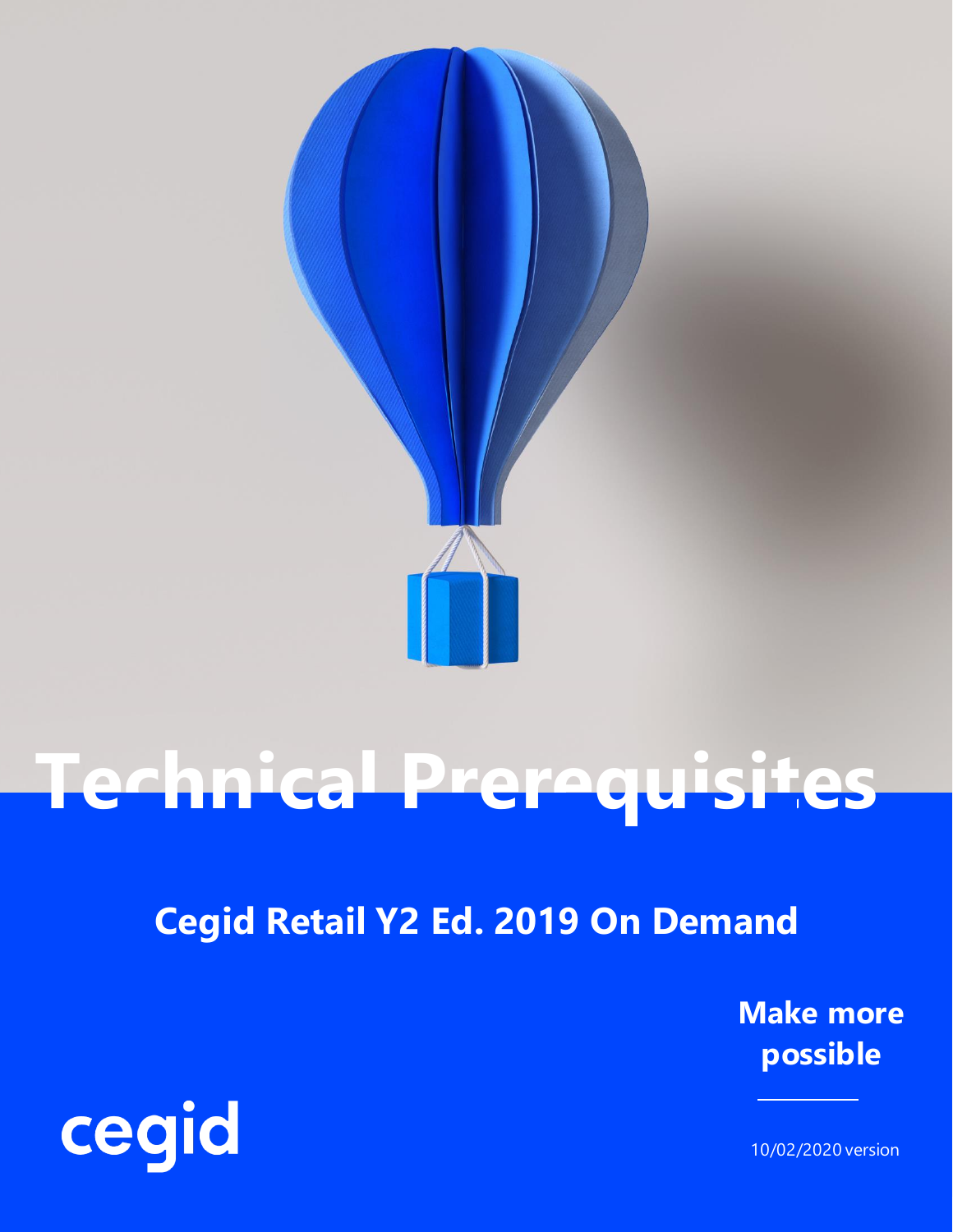### **Foreword**

This document describes the technical prerequisites associated with the Cegid Retail Y2 On Premises solution, installed and running on the Customer's site. This solution is released by Cegid.

This document covers the technical issues relating to various servers, telecommunications and networking, workstations and peripheral devices. If these technical prerequisites are satisfied, the correct operating of the Cegid Retail Y2 On Premises solution will be ensured. Cegid shall not be held responsible for any issues resulting from the malfunctioning of the application if these prerequisites have not been respected.

In the case of concurrent use of other Cegid applications, the Customer must ensure that all recommendations common to all the offers proposed are effectively met. For customized advice, please contact your sales consultant.

After testing, a customer may decide that a configuration that does not respect these prerequisites, however, meets his needs. If a bug is reported to the Help Desk, the latter will intervene only if the anomaly can be reproduced by the client in an environment meeting the prerequisites.

#### **Remark**

Prerequisites for Cegid Retail Intelligence, Demand Forecasting and Sourcing Optimization are described in dedicated documentation and are therefore not discussed in this document.

Please note that the management of backups is supported by the Customer according to the backup tools and methods he uses. During the installation, Cegid will provide all necessary information regarding the data to be backed up and the precautions to be taken during the backup and restore procedures.

*Cegid does not support a configuration based on third-party software (operating system, database, etc.), if the latter is not supported by its editor (Microsoft, Oracle…)*

*The end of support dates for the main third-party software solutions used in the Cegid offer and edited by Microsoft are referenced in the Appendices of the following document under the title: "Microsoft Support Information."*

#### **Legal notices**

Permission is granted under this Agreement to download documents held by Cegid and to use the information contained in the documents for internal use only, provided that: (a) the copyright notice on the documents remains on all copies of the material; (b) the use of these documents is for personal and non-commercial use, unless it has been clearly defined by Cegid that certain specifications may be used for commercial purposes; (c) the documents will not be copied to networked computers or published on any type of media, unless explicitly authorized by Cegid; and (d) no changes are made to these documents.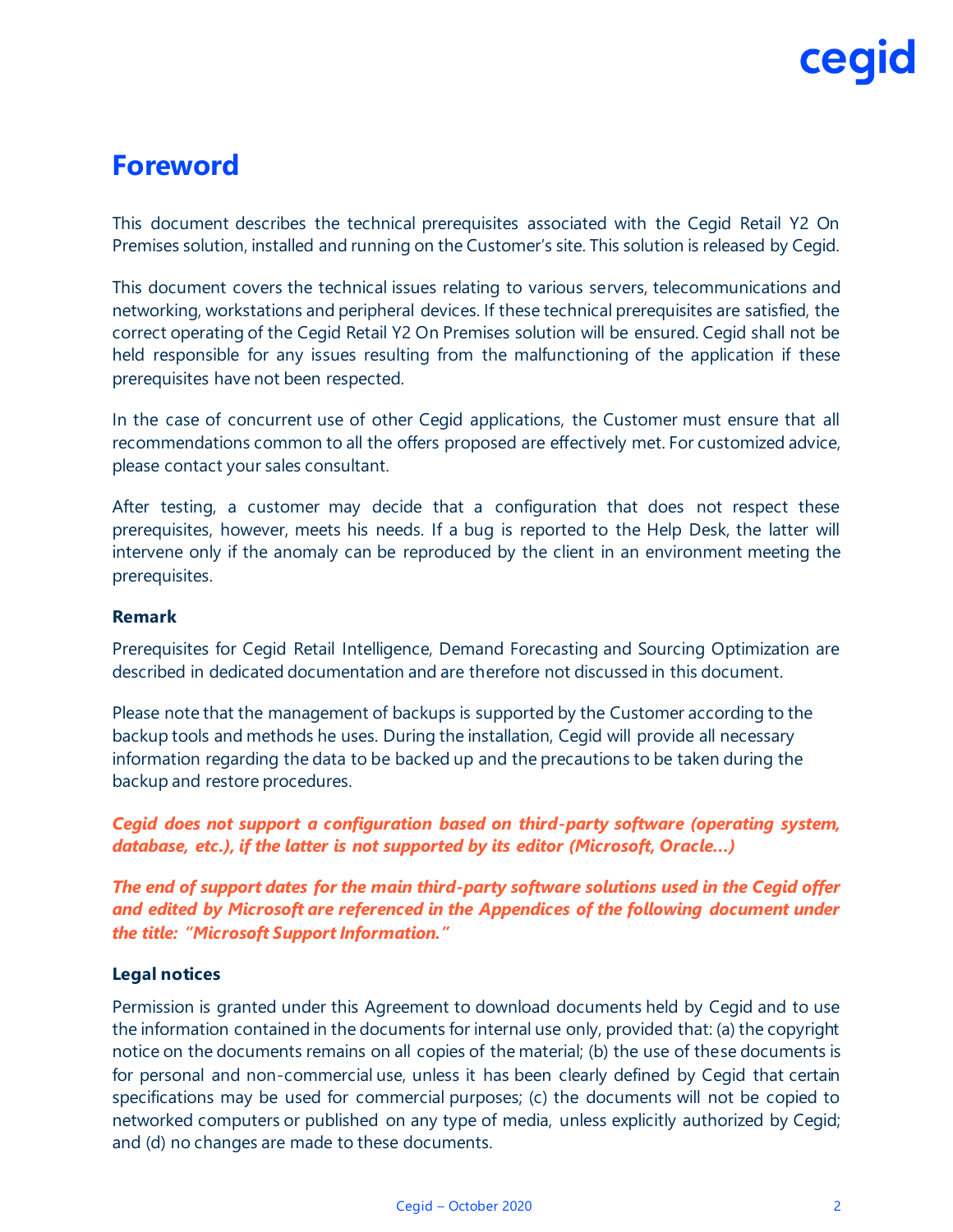### **Contents**

| 1.  |                                                                             |
|-----|-----------------------------------------------------------------------------|
| 2.  |                                                                             |
| 3.  |                                                                             |
| 4.  | Application Request Routing - "Distribution" Server and Network Security  8 |
| 5.  |                                                                             |
| 6.  |                                                                             |
| 7.  | Terminals for Cegid Retail Cataloging/Clienteling/Shopping 12               |
| 8.  |                                                                             |
| 9.  |                                                                             |
| 10. |                                                                             |
| 11. |                                                                             |
| 12. |                                                                             |
| 13. |                                                                             |
| 14. | 24                                                                          |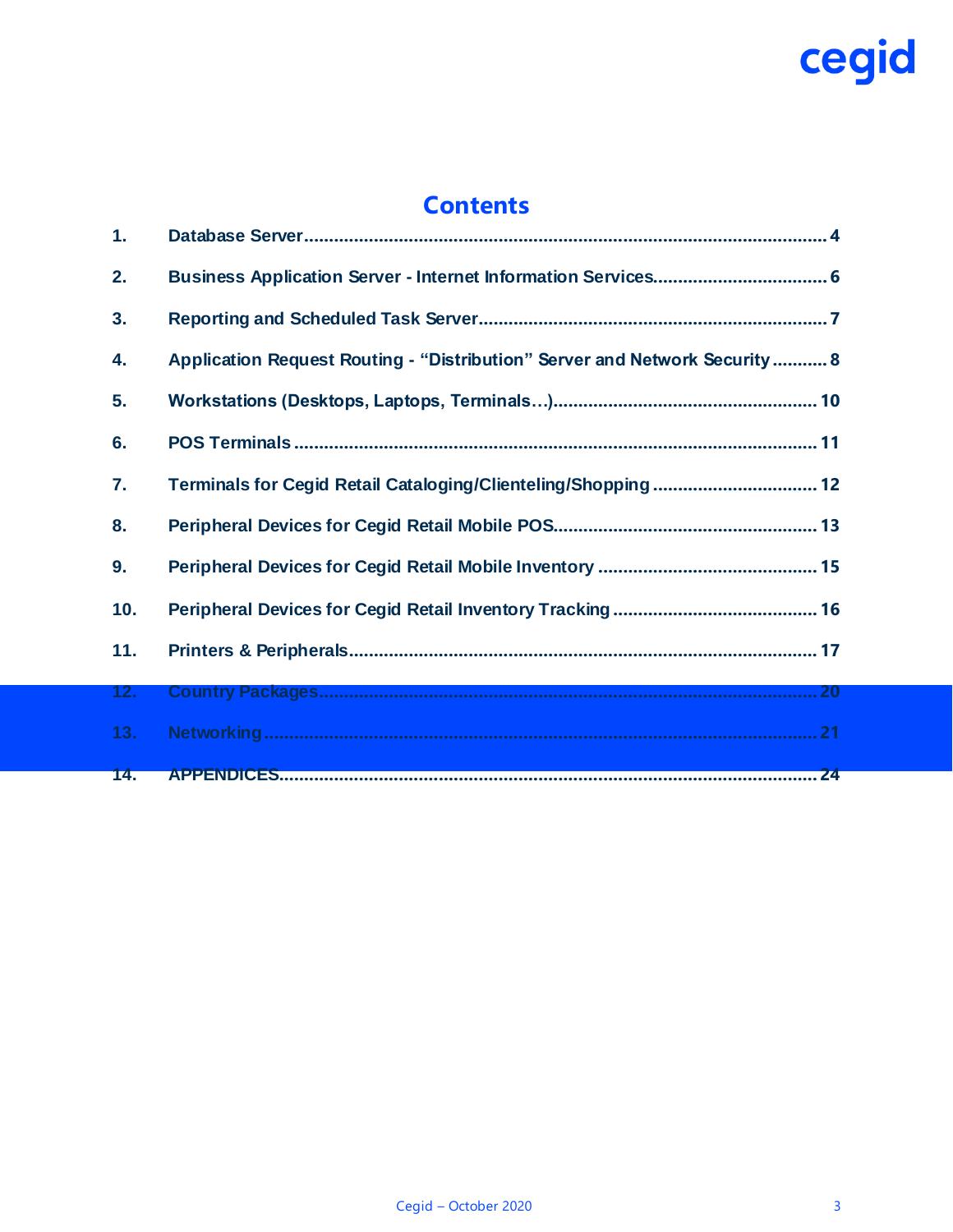## <span id="page-3-0"></span>**1. DATABASE SERVER**

| <b>Hardware and Components</b>                     | Minimum                                     | Recommended                                        |
|----------------------------------------------------|---------------------------------------------|----------------------------------------------------|
| Processor:                                         | 4 vCPUs Xeon                                | Based on volumes (1)                               |
| X64-64bit Operating system:                        | W2012 R2                                    | W2016                                              |
| <b>Memory</b>                                      | 4 GB                                        | Based on volumes <sup>(1)</sup>                    |
| <b>Edition</b>                                     | Standard                                    | Standard, Enterprise or<br>Datacenter              |
| Language                                           | FR or EN                                    | FR or EN                                           |
| <b>Memory</b>                                      | 8 GB                                        | Based on volumes <sup>(1)</sup>                    |
| <b>Hard drive</b>                                  | SAS 10K rpm in RAID                         | Based on volumes (1)                               |
|                                                    | <b>SQL Server</b>                           |                                                    |
| x64-64 bit Database engine                         | SQL 2012 SP4 (2)                            | SQL 2016 SP2 CU6 <sup>(7)</sup>                    |
| <b>Edition</b>                                     | Standard                                    | <b>Standard or Enterprise</b>                      |
| Language                                           | FR or EN <sup>(4)</sup>                     | FR or EN $(4)$                                     |
| <b>Backup</b>                                      | To realize with SQL Server<br>engine tools  | To realize with SQL<br>Server engine tools         |
| Class                                              | CI AS $(5)$                                 | CI AS $(5)$                                        |
| Collation                                          | Latin1_General (instance<br>and bases)      | Latin1_General<br>(instance and bases)             |
| Minimum compatibility level of<br>databases        | Aligned with the used SQL<br>Server version | Aligned with the used<br><b>SQL Server version</b> |
| <b>Isolation level</b><br>"READ_COMMITED_SNAPSHOT" | Active                                      | Active                                             |
| Database option "Service Broker"                   | Active                                      | Active                                             |

| Software \                    |  |                |
|-------------------------------|--|----------------|
| .Net Framework <sup>(6)</sup> |  | 4.7.2 or later |

(1) Elements to increase according to analyses carried out (operating system, number of users, and number of used databases, etc.) We recommend dedicating the database engine to the Cegid solution to avoid the following conflicts:

• Incompatibility between the different choices for database configurations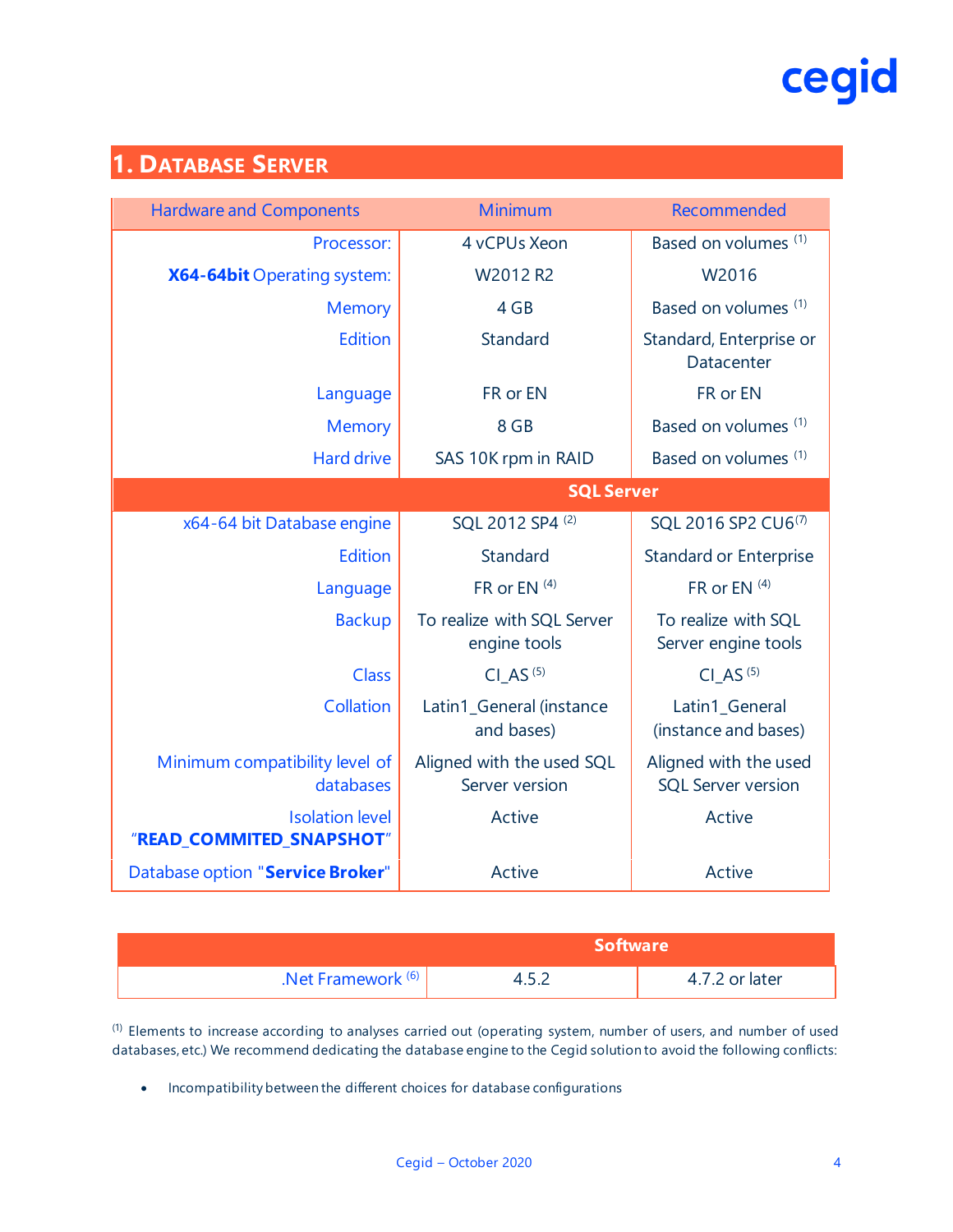- No control of performance linked to the load arising from another application
- Changes in database versions that may occur at different moments
- Heterogeneous maintenance procedures (for example backup procedures )
- <sup>(2)</sup> Cegid has tested and supports SQL Server 2012 and 2014 on Windows Server 2012 R2.

(4) SQL Server must be deployed in the same language as Windows Server

(By exception, SQL Server EN can be deployed in various localized Windows Server versions.)

 $<sup>(5)</sup>$  Cl\_AS (Case Insensitive – Accent Sensitive). Collation must be case insensitive (CI) and accent sensitive (AS).</sup>

<sup>(6)</sup> Required for Cegid Database Maintenance (CDM). The "Client Profile" version is sufficient, but the "Full" version can be used too.

 $(7)$  Cegid has tested and supports SQL Server 2016 on Windows Server 2016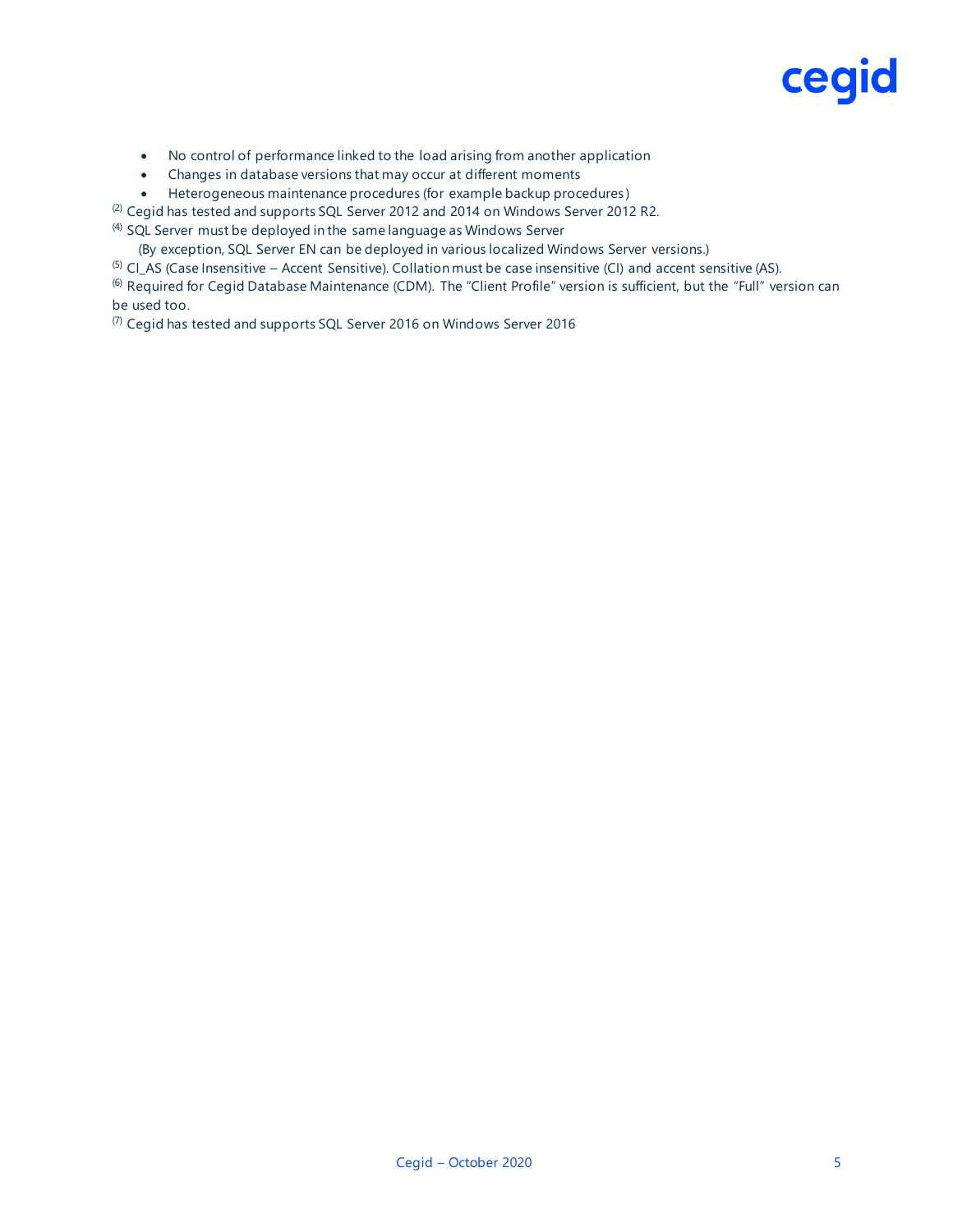

#### <span id="page-5-0"></span>**2. BUSINESS APPLICATION SERVER - INTERNET INFORMATION SERVICES**

This server is always installed on a local secure network in the customer's datacenter.

Applications never connect directly to the business application server, but systematically access the distribution server which is an endpoint of the TLS connection and on which the SSL encryption certificate will be deployed. Thus, only one certificate will be required, even if other IIS application servers are added later.

#### **Important**

Business application server(s) and reporting and scheduled task server(s) must be in the same Active Directory domain (constraint linked to the use of MSMQ queues.)

| <b>Business Application Server</b>                 |                 |                      |  |  |  |
|----------------------------------------------------|-----------------|----------------------|--|--|--|
| <b>Hardware and Components</b>                     | Minimum         | Recommended          |  |  |  |
| Processor                                          | 4 vCPUs Xeon    | Based on volumes (1) |  |  |  |
| X64-64 bit Operating system:                       | W2012 R2        | W2016                |  |  |  |
| <b>Memory</b>                                      | 4 GB            | Based on volumes (1) |  |  |  |
|                                                    | <b>Software</b> |                      |  |  |  |
| IIS (Internet Information Services) <sup>(2)</sup> | 8.0             | 10                   |  |  |  |
| .Net Framework                                     | 4.5.2           | 4.7.2 or later       |  |  |  |

 $(1)$  Elements to increase according to analyses carried out (operating system, number of users...) To qualify with your technical presales consultant.

 $(2)$  The business application servers within a same "server farm" must have the same version.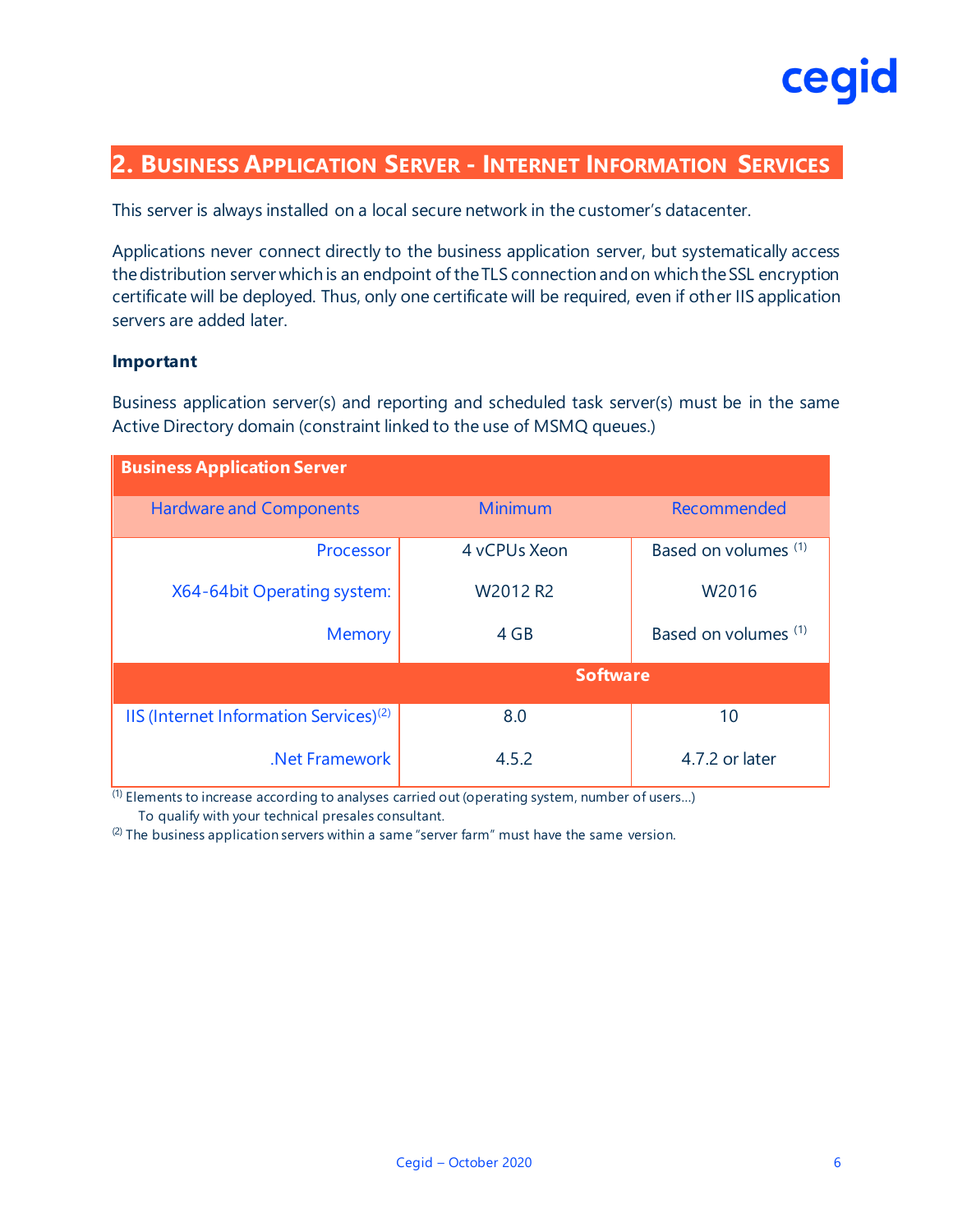

### <span id="page-6-0"></span>**3. REPORTING AND SCHEDULED TASK SERVER**

This server is always installed on a local secure network in the customer's datacenter.

#### **Important**

Business application server(s) and reporting and scheduled task server(s) must be in the same Active Directory domain (constraint linked to the use of MSMQ queues.)

| <b>Business Application Server</b> |                 |                                 |  |  |
|------------------------------------|-----------------|---------------------------------|--|--|
| <b>Hardware and Components</b>     | Minimum         | Recommended                     |  |  |
| Processor                          | 4 vCPUs Xeon    | Based on volumes (1)            |  |  |
| X64-64bit Operating system:        | W2012 R2        | W <sub>2016</sub>               |  |  |
| <b>Memory</b>                      | 4 GB            | Based on volumes <sup>(1)</sup> |  |  |
| <b>Hard drive</b>                  | 15 GB $(2)$     | Based on volumes (1)            |  |  |
|                                    | <b>Software</b> |                                 |  |  |
| .Net Framework                     | 4.5.2           | 4.7.2 or later                  |  |  |

(1) Elements to increase according to analyses carried out (operating system, number of users…):

To qualify with your technical presales consultant.

(2) Storage capacity available for workspace, OS excluded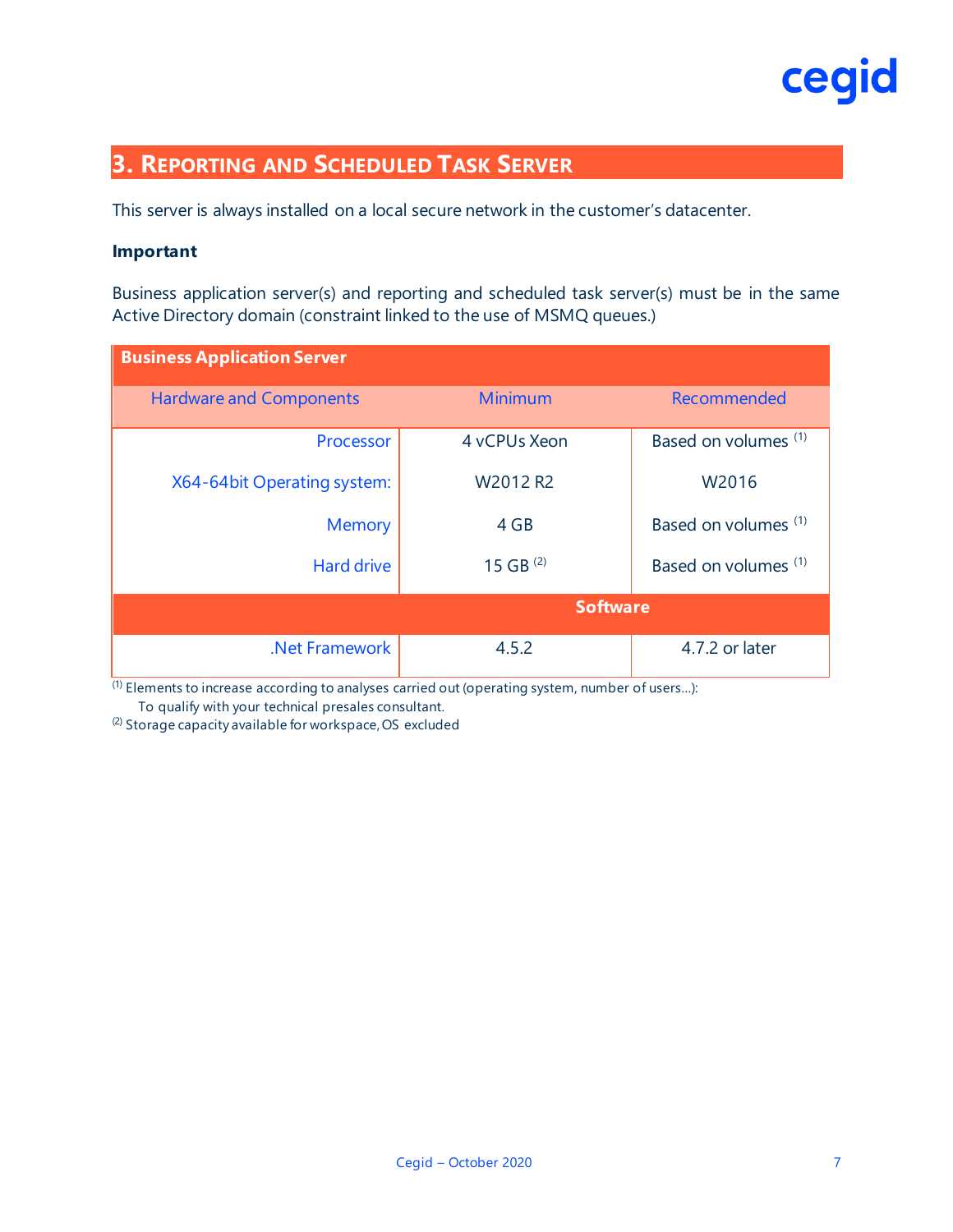#### <span id="page-7-0"></span>**4. APPLICATION REQUEST ROUTING - "DISTRIBUTION" SERVER AND NETWORK SECURITY**

Role provided by the server and described in this chapter may also be provided by other solutions available on the market (e.g. F5 solutions – www.f5.com.)

An analysis with the help of Cegid is required to validate the server replacement by this type of solution.

This server interleaves between the business application servers and a Cegid application running on a user device. The server will act as:

- A load balancer between several application servers
- Ensure session affinity, if necessary
- And be the endpoint of the secure TLS connection with client workstations. Therefore, the SSL encryption certificate will be deployed on this server, regardless of the number of IIS business application servers.

Depending on the network topology and on how client workstations do access the application server farm, there may be several ARR servers (e.g. one server for accesses from the private network and one server for a DMZ with Internet accesses.) Each ARR server should have the appropriate SSL encryption certificate (from a certification authority recognized on the market for Internet accesses, generated by Active Directory for accesses from a private network) to ensure the TLS 1.2 security level with client applications.

| <b>Distribution server</b>                         |                 |                |  |  |
|----------------------------------------------------|-----------------|----------------|--|--|
| <b>Hardware and Components</b>                     | <b>Minimum</b>  | Recommended    |  |  |
| Processor                                          | 2 vCPUs Xeon    | 2 vCPUs Xeon   |  |  |
| X64-64bit Operating system                         | W2012 R2        | W2016          |  |  |
| <b>Memory</b>                                      | 4 GB            | 4 GB           |  |  |
| Network card                                       | 1 or $2^{(2)}$  | 1 or $2^{(2)}$ |  |  |
|                                                    | <b>Software</b> |                |  |  |
| IIS (Internet Information Services) <sup>(3)</sup> | 8.0             | 10             |  |  |
| <b>ARR (Application Request Routing)</b>           | 3.0.1952        | 3.0.1952       |  |  |
| .Net Framework                                     | 4.5.2           | 4.7.2 or later |  |  |
| <b>TCP ports</b>                                   | 443 (4)         | 443 $(4)$      |  |  |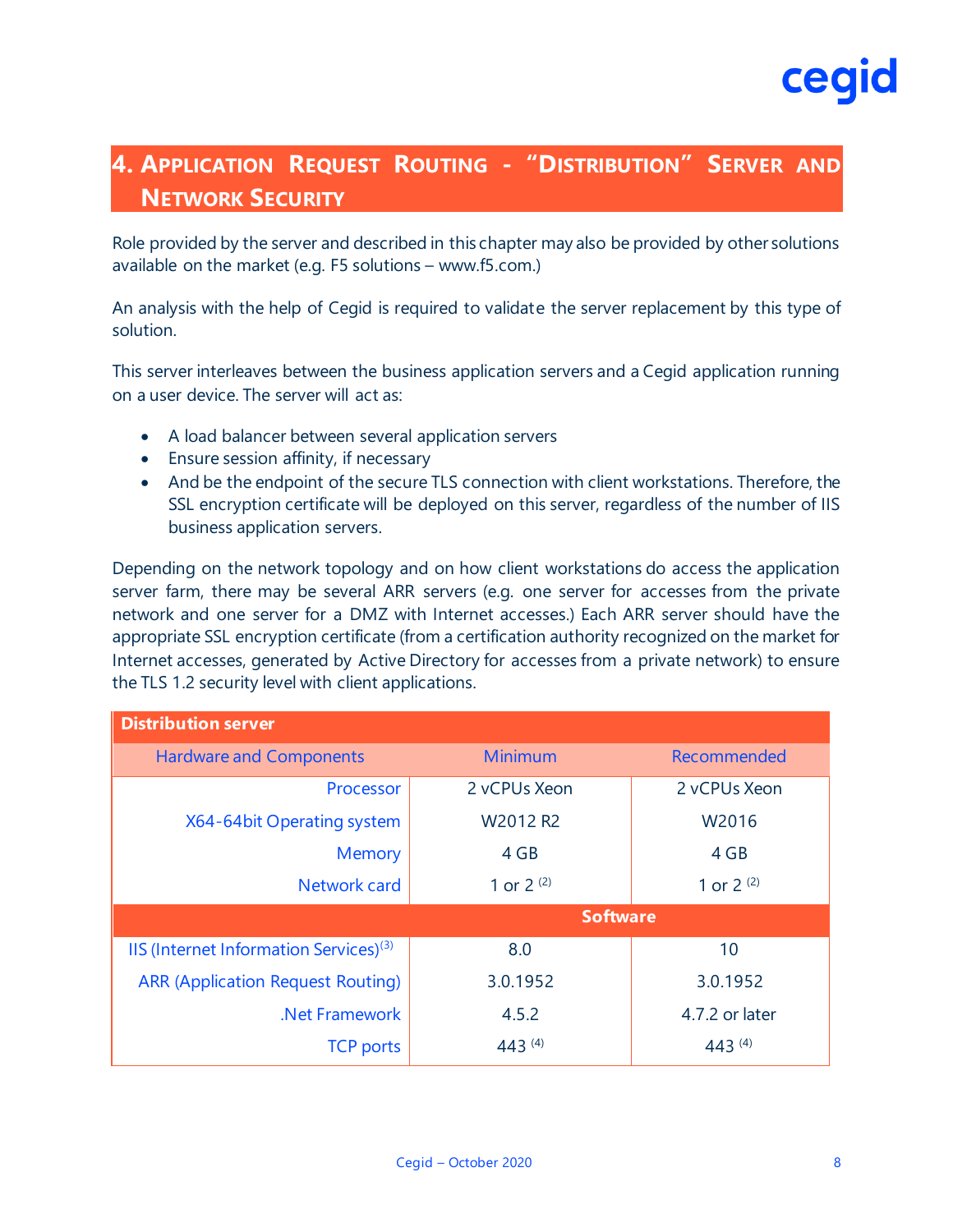

 $(1)$  The Customer is responsible for securing their DMZ and the resources that are exposed there. Therefore, he must implement any required means to protect the access to the distribution server, especially from potential external attacks. Cegid's services teams may support the customer in implementing some measures (security devices…) to optimize the security level of a solution of that type.

 $(2)$  A second network card is required once the ARR platform is doubled, for example to respond to scenarios about fault tolerance of this feature.

 $(3)$  The distribution servers within a same "server farm" must have the same version.

(4) TCP port 443 is used for SSL/TLS communications (non-modifiable port.) For more details about certificates, refer to the appendices in this document.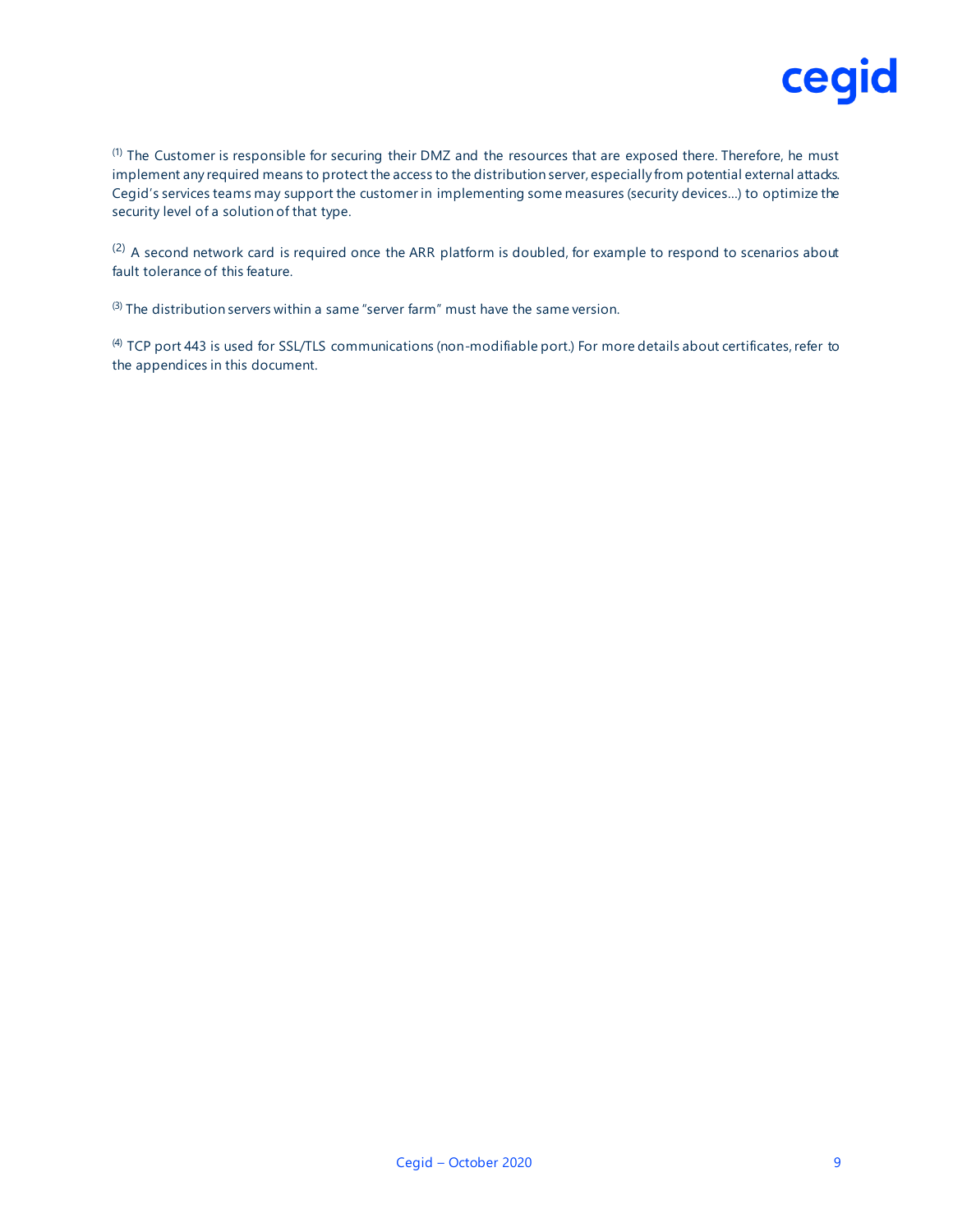

### <span id="page-9-0"></span>**5. WORKSTATIONS (DESKTOPS, LAPTOPS, TERMINALS…)**

An "Administrator" access right is required to install a Cegid application. Minor updates and the later use of the application require usual standard rights.

| <b>Windows PCs</b>             |                      |                                             |  |  |
|--------------------------------|----------------------|---------------------------------------------|--|--|
| <b>Hardware and Components</b> | Minimum              | Recommended                                 |  |  |
| Processor                      | Intel Core i3        | Intel Core i3/i5/i7                         |  |  |
| X64-64bit Operating system     | Windows 8.1 SP1 / 10 | Windows 10                                  |  |  |
| <b>Edition</b>                 | Professional         | Enterprise LTSB 2016 or<br><b>LTSC 2019</b> |  |  |
| <b>Memory</b>                  | 2 GB                 | 4 GB(1)                                     |  |  |
| .Net Framework                 | 4.5.2                | 4.7.2 or later                              |  |  |
| <b>Monitor</b>                 | 15''                 | 15" or larger                               |  |  |
| Display resolution             | 1366*768             | 1680*1050 or higher                         |  |  |

 $(1)$  Elements to increase according to analyses carried out (operating system, number of local applications...)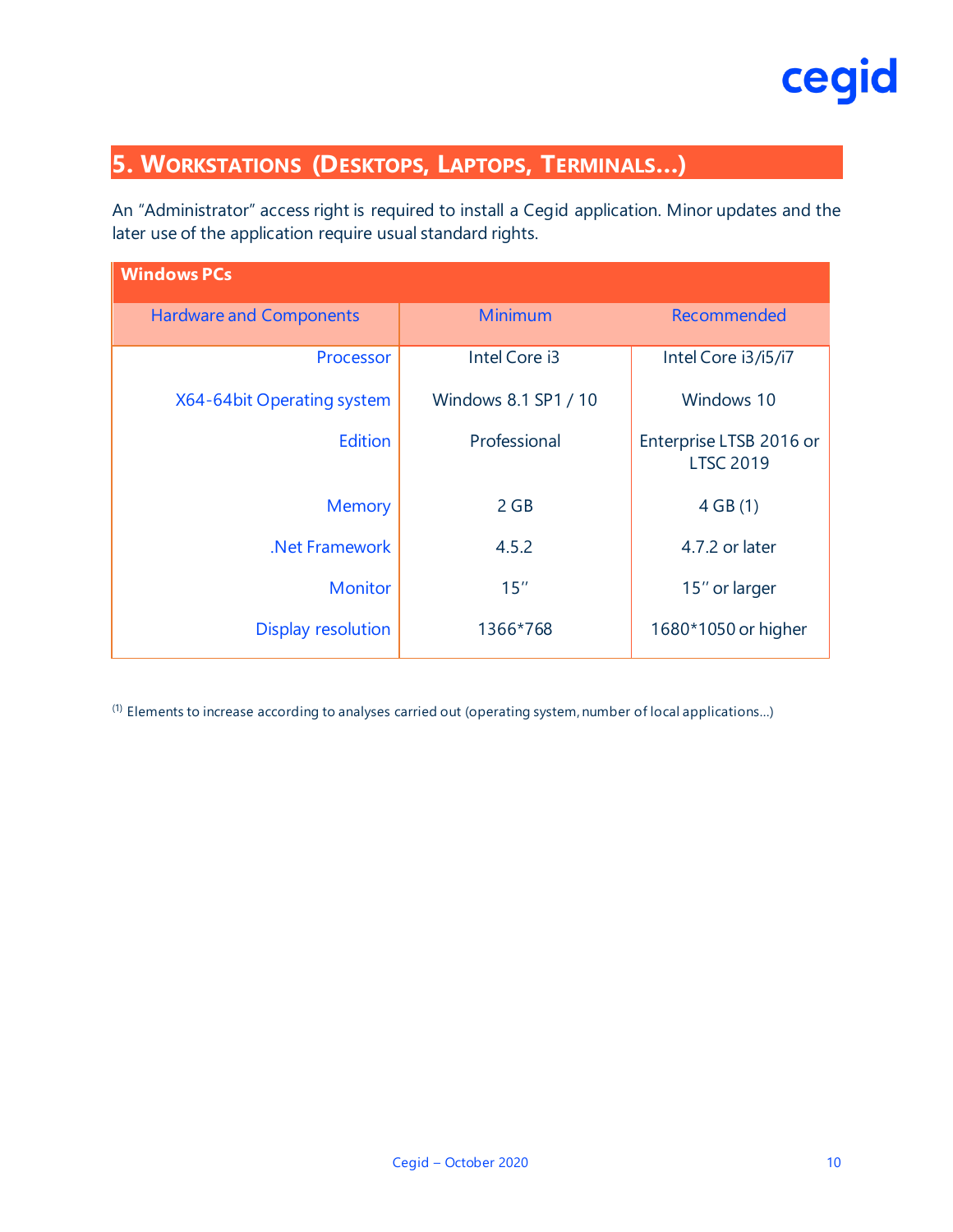

#### <span id="page-10-0"></span>**6. POS TERMINALS**

An "Administrator" access right is required to install a Cegid application. Minor updates and the later use of the application require usual standard rights.

| <b>Windows PCs</b>             |                                               |                                             |  |  |
|--------------------------------|-----------------------------------------------|---------------------------------------------|--|--|
| <b>Hardware and Components</b> | <b>Minimum</b>                                | Recommended                                 |  |  |
| Processor                      | Intel Core i3                                 | Intel Core i3/i5/i7                         |  |  |
| X64-64bit Operating system     | Windows Embedded<br>PosReady 7 <sup>(2)</sup> | Windows 10                                  |  |  |
| <b>Edition</b>                 | N/A                                           | Enterprise LTSB 2016 or<br><b>LTSC 2019</b> |  |  |
| <b>Memory</b>                  | 2 GB                                          | 4 GB(1)                                     |  |  |
| .Net Framework                 | 4.5.2                                         | 4.7.2 or later                              |  |  |
| <b>Monitor</b>                 | 12''                                          | 15" or larger                               |  |  |
| Display resolution             | 1024*768                                      | 1680*1050 or higher                         |  |  |

(1) Elements to increase according to analyses carried out (operating system, number of local applications…)

(2) For all new clients, PosReady 7 or higher. Do not forget to consider the Microsoft's end of support as Cegid's supports depends on Microsoft's (see "Support Information for Microsoft Products".)

Note: Do not mix up OPOS manufacturers for device operation.

An identification and authentication process allows users to connect to Cegid Retail Y2 in a secure manner. This mechanism requires a recent version of the browser.

On POS READY 7, Internet Explorer 11 minimum is required.

Note: installing Internet Explorer 11 requires to be an administrator of the workstation.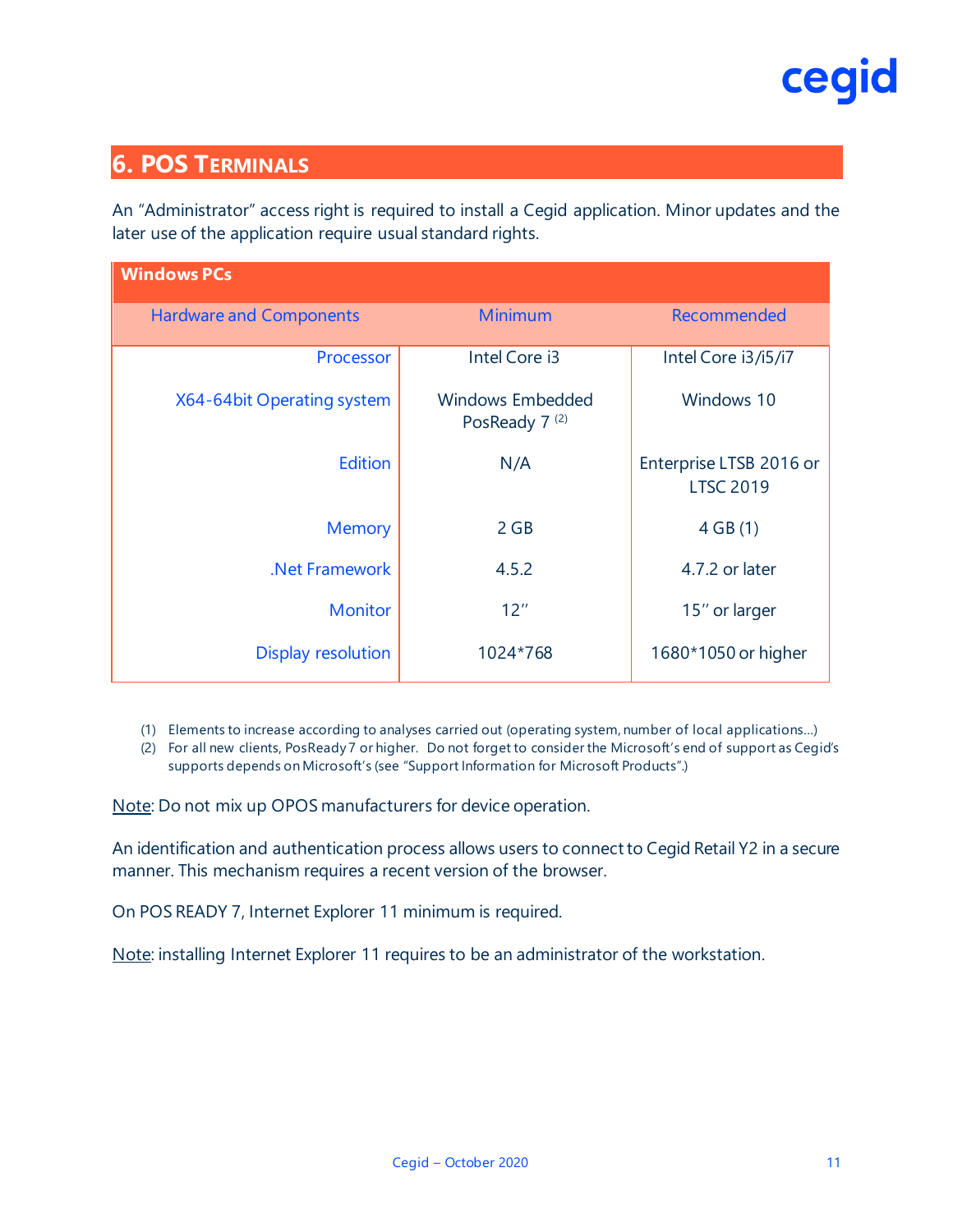

#### <span id="page-11-0"></span>**7. TERMINALS FOR CEGID RETAIL CATALOGING/CLIENTELING/SHOPPING**

An "Administrator" access right is required to install a Cegid application. Minor updates and the later use of the application require usual standard rights.

| <b>Tablet PC/Register</b>      |                      |                               |  |  |
|--------------------------------|----------------------|-------------------------------|--|--|
| <b>Hardware and Components</b> | Minimum              | Recommended                   |  |  |
| Processor                      | Intel Core i3        | Intel Core i5 <sup>(1)</sup>  |  |  |
| X64-64bit Operating system     | Windows 10           | Windows 10                    |  |  |
| <b>Edition</b>                 | Enterprise LTSB 2016 | Enterprise LTSB 2019          |  |  |
| <b>Memory</b>                  | 4 GB                 | 8 GB                          |  |  |
| <b>Networking</b>              | WiFi card            | WiFi card or wired<br>network |  |  |
| <b>Monitor</b>                 | 10''                 | 10" or larger                 |  |  |
| <b>Display resolution</b>      | 1366*768             | 1680*1050 or higher           |  |  |

 $(1)$  Elements to increase according to analyses carried out (operating system, number of local applications...)

## **Certified Receipt Printers**

EPSON printers are generally supported and the following are certified:

- The EPSON TMH 6000 IV printer (with WiFi or Ethernet modules.)
- The EPSON TM 88 V and VI printers (with WiFi or Ethernet modules.)
- The EPSON P60 II printer (with WiFi module)
- The EPSON TM-m30 printer (with WiFi module)

Printers will operate in mobility mode, if you implement a WiFi network or a local network in the store.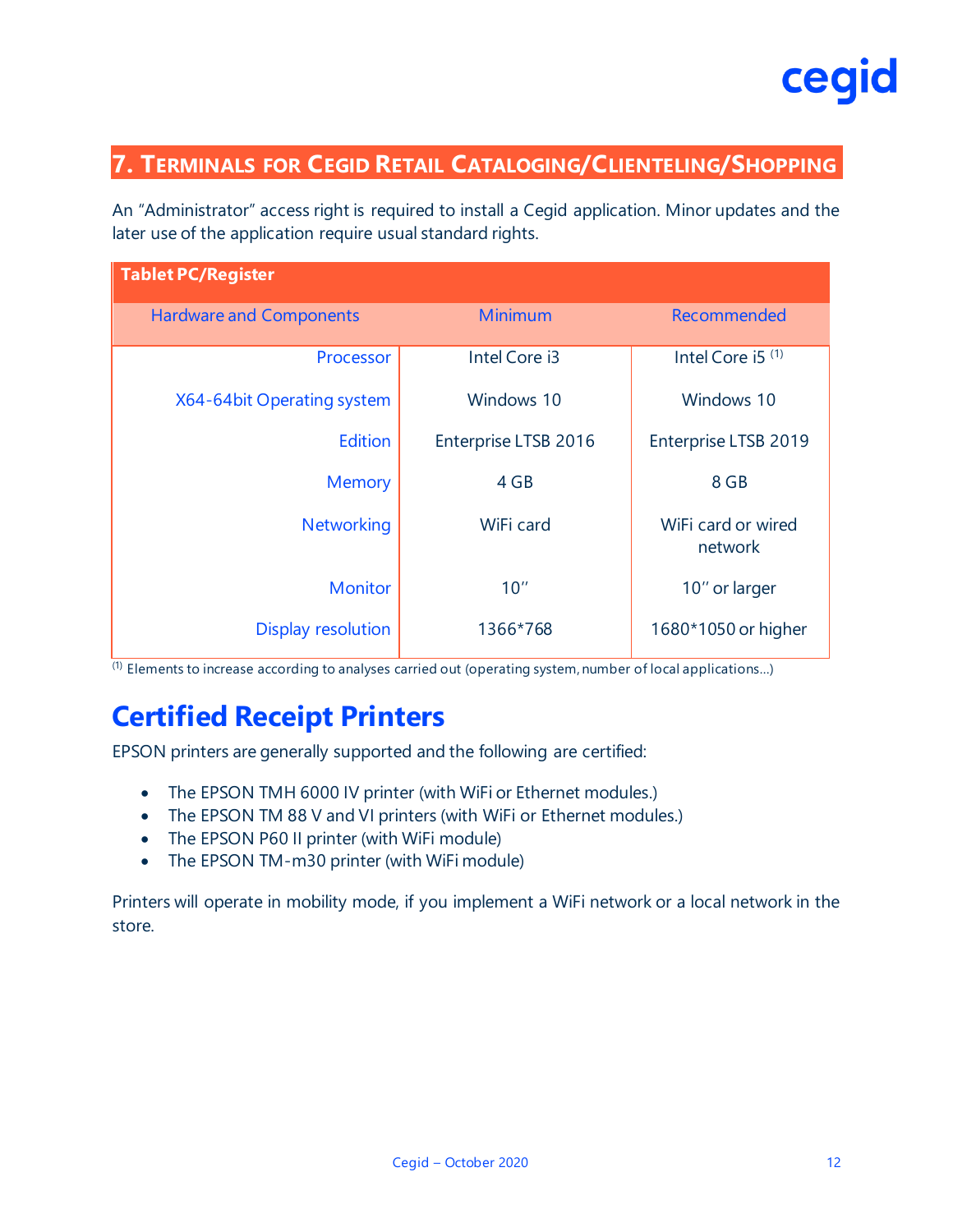#### <span id="page-12-0"></span>**8. PERIPHERAL DEVICES FOR CEGID RETAIL MOBILE POS**

### **Communications**

The devices communicate **only** via the WiFi network.

### **Certified Apple Devices – Cegid Retail Mobile POS**

| <b>Hardware</b>                 |                              |  |  |  |
|---------------------------------|------------------------------|--|--|--|
|                                 | iPod TOUCH 5/6               |  |  |  |
| Cegid Retail Mobile POS V4 & V5 | iPhone 6 / 6S / 6S Plus / SE |  |  |  |
|                                 | iPhone 7 / 7 Plus or later   |  |  |  |
|                                 | iPad Mini 2/3/4              |  |  |  |
|                                 | iPad Air / Air $2/5$         |  |  |  |
| <b>iOS</b> version              |                              |  |  |  |
| Cegid Retail Mobile POS V4      | iOS 8 minimum                |  |  |  |
| Cegid Retail Mobile POS V5      | iOS 9.3 minimum              |  |  |  |

The following cases can be used with these devices:

- Ingenico iSMP Companion for all devices
- Ingenico iCMP for all devices
- Linea-Pro 5 for iPod 5 and iPhone SE only
- Honeywell Captuvo SL22 for iPod 5 and 6 only
- Honeywell Captuvo SL42 for iPhone 5 / SE / 6 /6s / 6 Plus /6s Plus only (various Captuvo models depending on the size of each device)

The Ingenico cases, iSMP and iCMP, require the use of the centralized transaction management solution from Ingenico called AXIS.

The Verifone Payware cases require the use of the centralized transaction management solution called ADYEN.

- Verifone Payware E315 for iPod Touch
- Verifone Payware E355 for all devices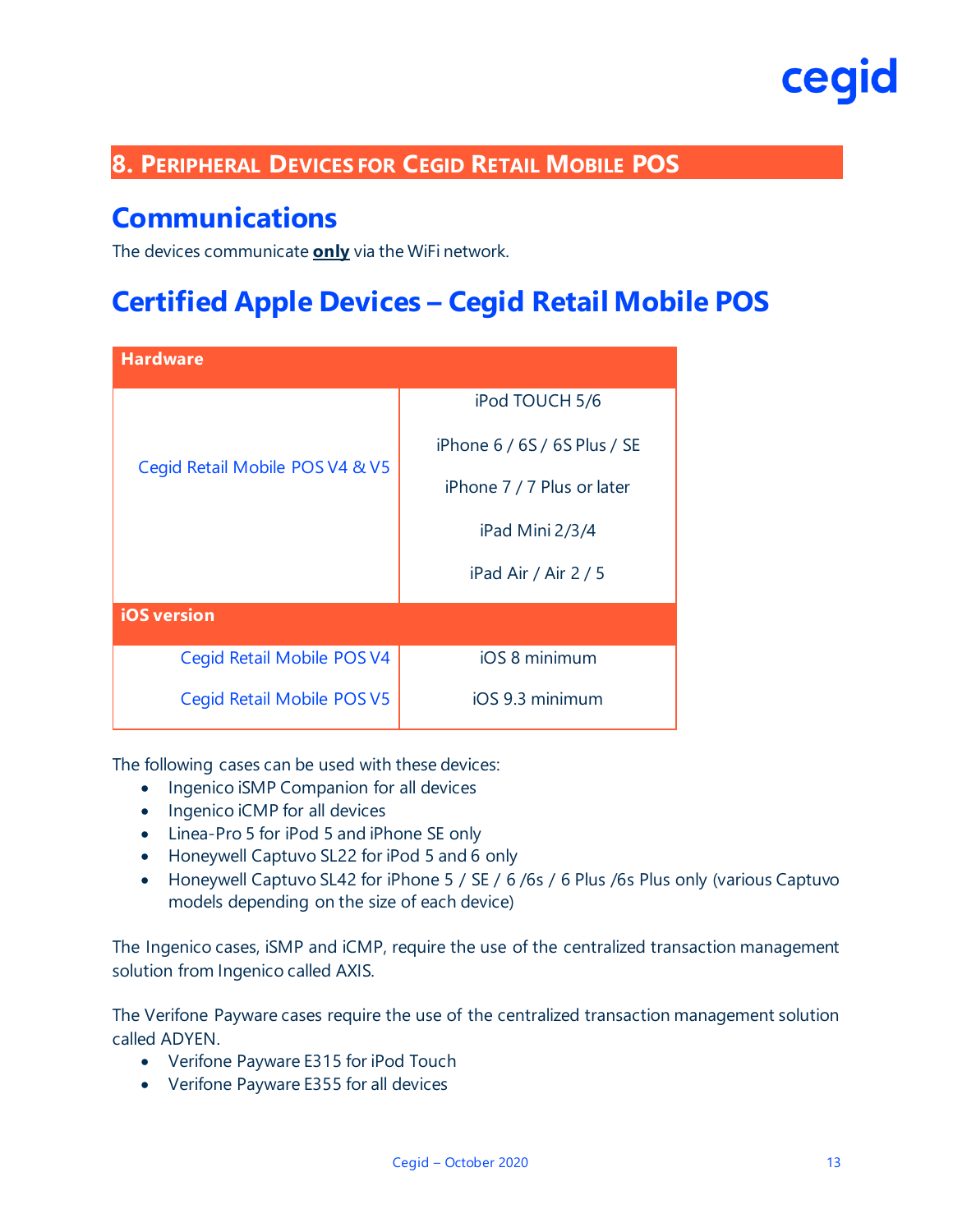• Verifone Vx690 for all devices

## **Certified Receipt Printers**

These printers are certified:

- The EPSON TMH 6000 IV printer with WiFi or Ethernet modules.)
- The EPSON TM 88 V printer (with Wi-Fi or Ethernet modules.)
- The EPSON P60 II printer (with WiFi module)
- The EPSON TM-m30 printer (with WiFi module)

Printers will operate if you implement a WiFi network or a local network in the store.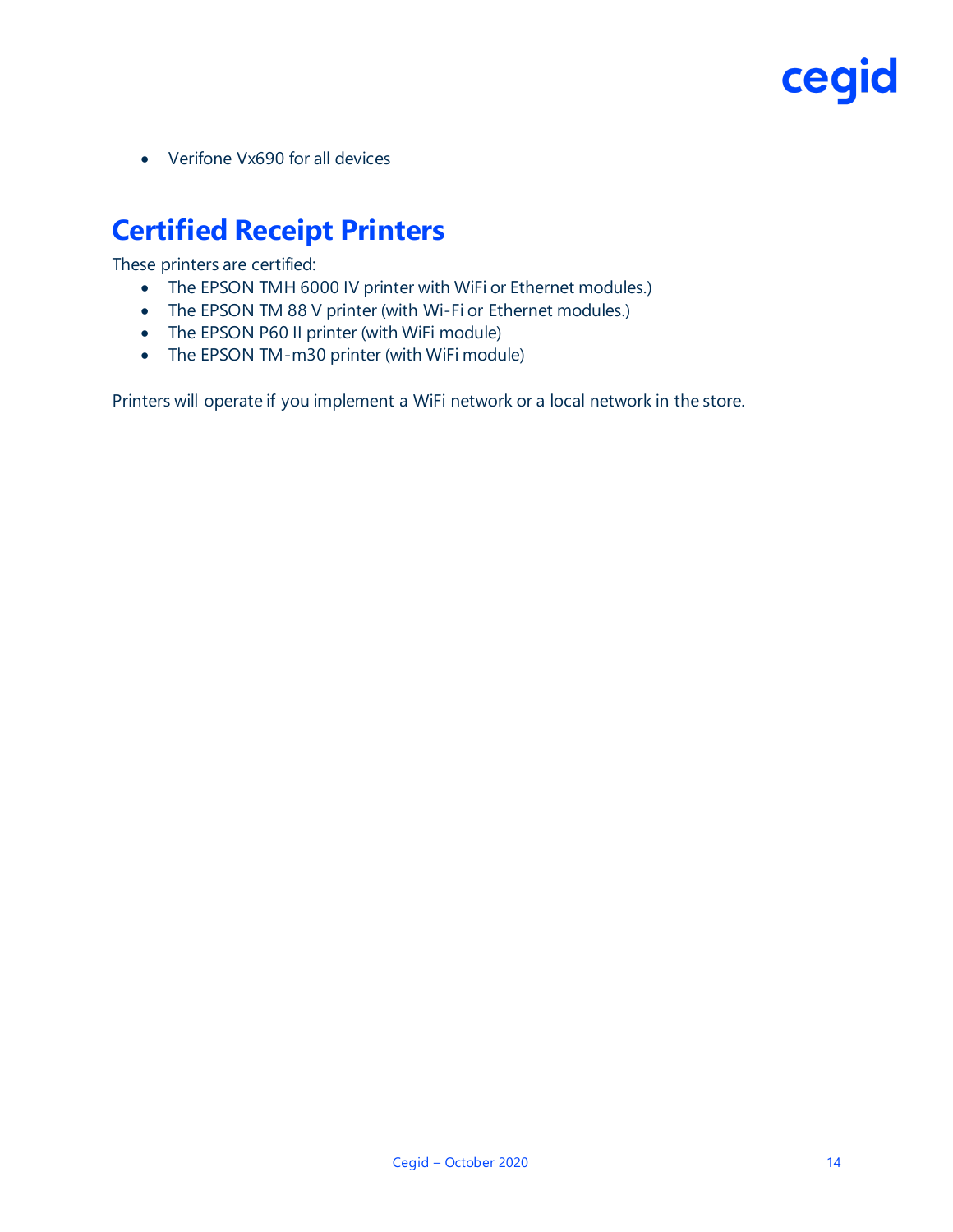#### <span id="page-14-0"></span>**9. PERIPHERAL DEVICES FOR CEGID RETAIL MOBILE INVENTORY**

This chapter concerns the mobile application for managing inventory counts and documents in batch mode.

As Windows Embedded CE 6 is no longer supported by Microsoft since April 10, 2018 (extended support), the use of this software package is the responsibility of the user.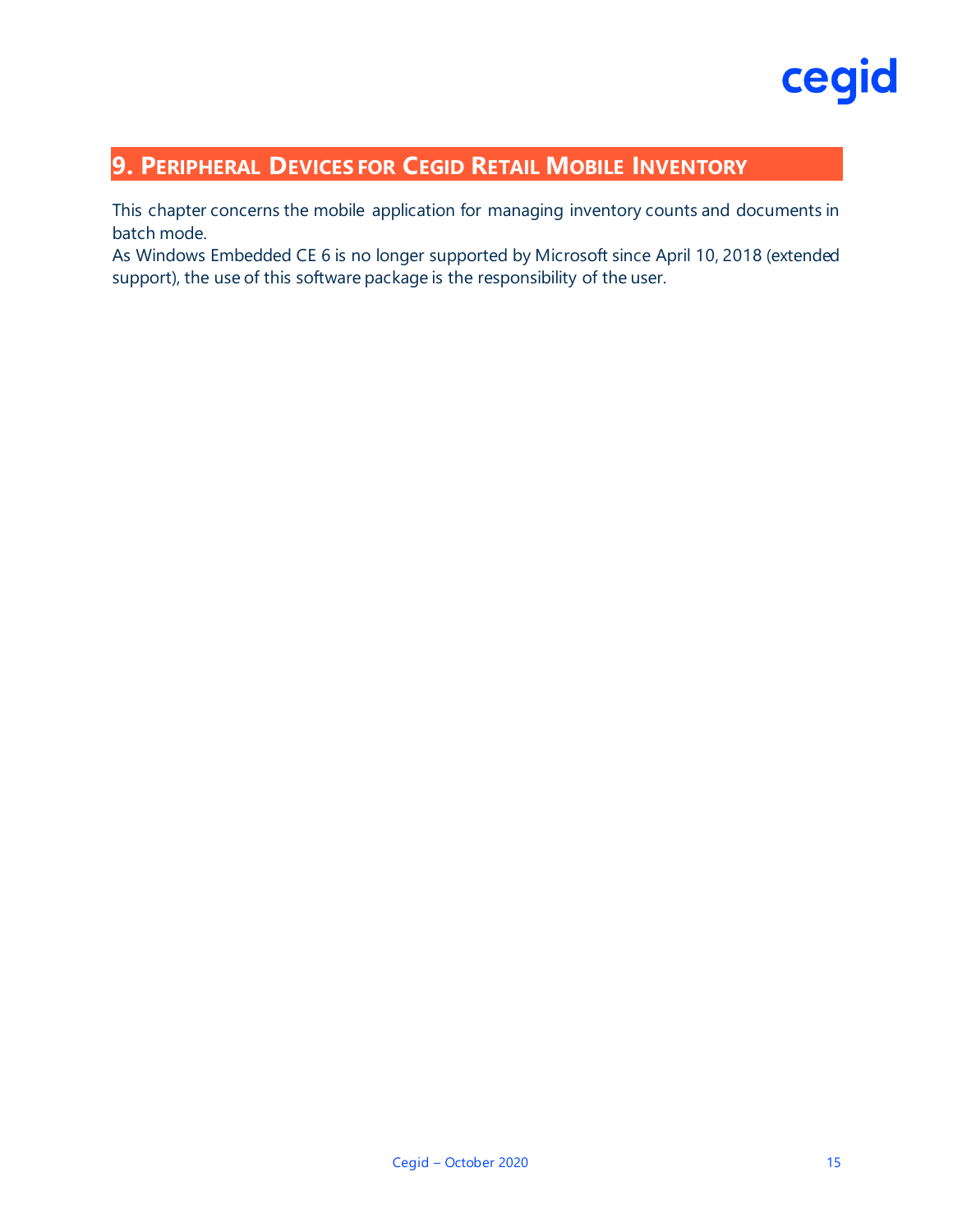#### <span id="page-15-0"></span>**10. PERIPHERAL DEVICES FOR CEGID RETAIL INVENTORY TRACKING**

**Please note**: This chapter concerns the mobile application for managing inventory counts and documents in connected mode.

### **Communications**

Inventory Tracking works autonomously with regular connections to the Y2 database for retrieving different information:

- Product data
- User rights
- Store transactions to perform

Two communications modes are available:

- Wired connection using a dock with network access
- WiFi connection

### **Android Certified Devices**

The software installed on the PDA consists of an APK copied to the mobile device and then installed with native Android tools.

| <b>Model</b>           | <b>Monitor</b> | <b>Operating system</b> | Manufacturer end of sale |
|------------------------|----------------|-------------------------|--------------------------|
| Honeywell Dolphin 75e  | 4.3 inches     | Android 6.x             | 2018 (replaces CT40)     |
| Zebra TC51/TC56        | 5 inches       | Android 7.x             | 2019 (replaces TC52/57)  |
| <b>Honeywell EDA50</b> | 5 inches       | Android 7.x             | 2019 (replaces EDA51)    |
| Zebra TC20             | 4.3 inches     | Android 6.x             |                          |
| <b>Honeywell CT40</b>  | 5 inches       | Android 7.x             |                          |
| Zebra TC52/TC57        | 5 inches       | Android 8.x             |                          |
| <b>Honeywell EDA51</b> | 5 inches       | Android 8.x             |                          |

Minimum memory: 2 GB RAM including 1 GB available Minimum storage 16 GB

### **IOS Devices**

Inventory Tracking V2 is compatible with the following materials:

- $\bullet$  Iphone 6 et +
- 64-bit processor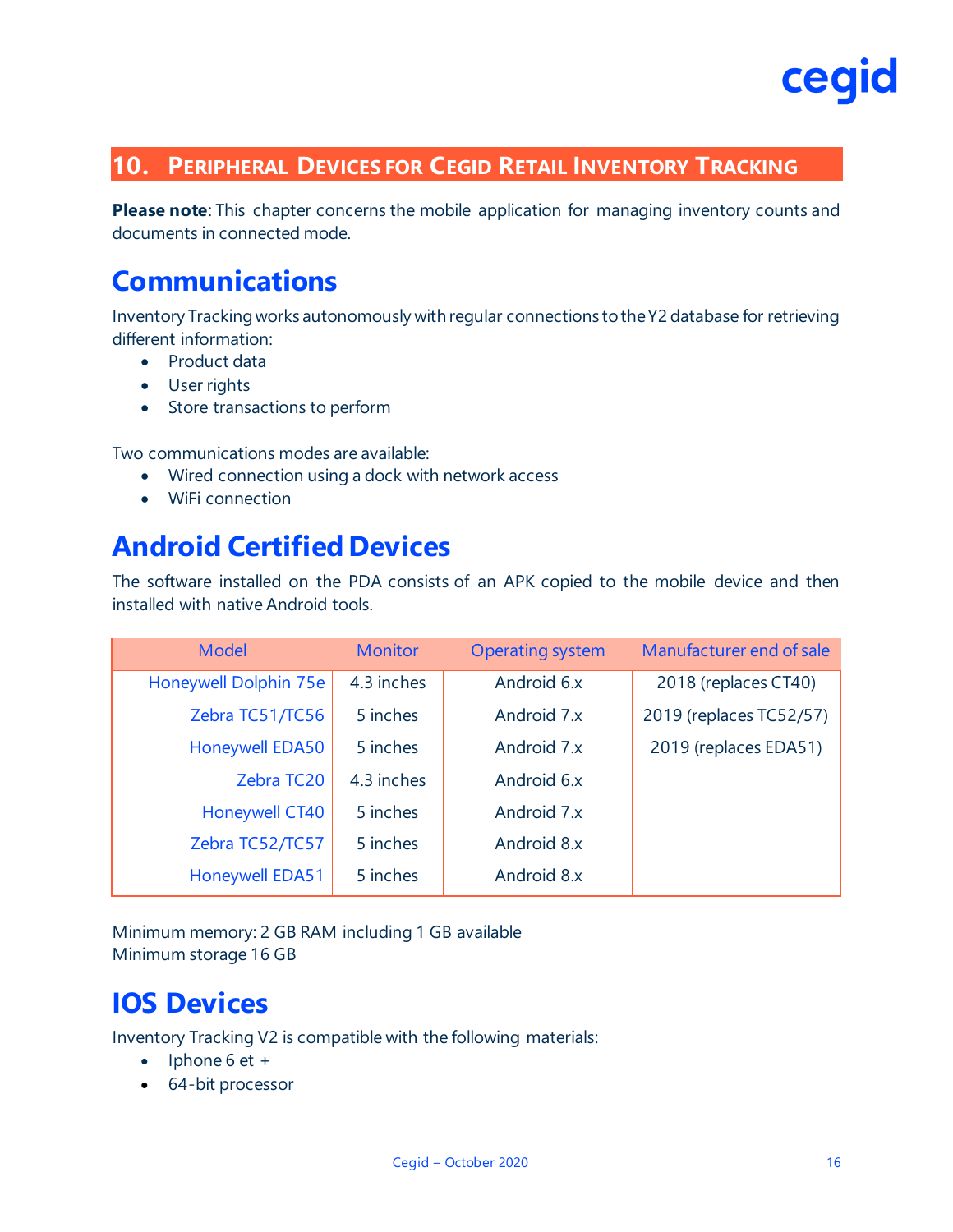#### <span id="page-16-0"></span>**11. PRINTERS & PERIPHERALS**

The Cegid applications use the printing infrastructure of the Windows environment. We have to ensure that the print devices do have the certified printing drivers, especially on 64x platforms for an efficient support of the used operating systems (for clients and servers).



Instead of exchanging directly with each device, the POS terminal communicates with a generic multi-device connector called CPOS.

Customers or partners can develop their own drivers to connect their specific devices.

The CPOS connector does not concern:

- Network printers
- Label printers
- Barcode readers
- Inventory terminals

#### **Please note:**

In general, the unitary compliance of each device with the prerequisites does not guarantee that the system consisting of an assembly of hardware, OS, software and multiple devices is either functional, or even optimal. This assembly will have to be tested within the project and validated by the project team on the basis of the usage scenario.

#### **Tips:**

Do not mix up OPOS manufacturers. As the serial port is becoming obsolete, focus on the USB interface.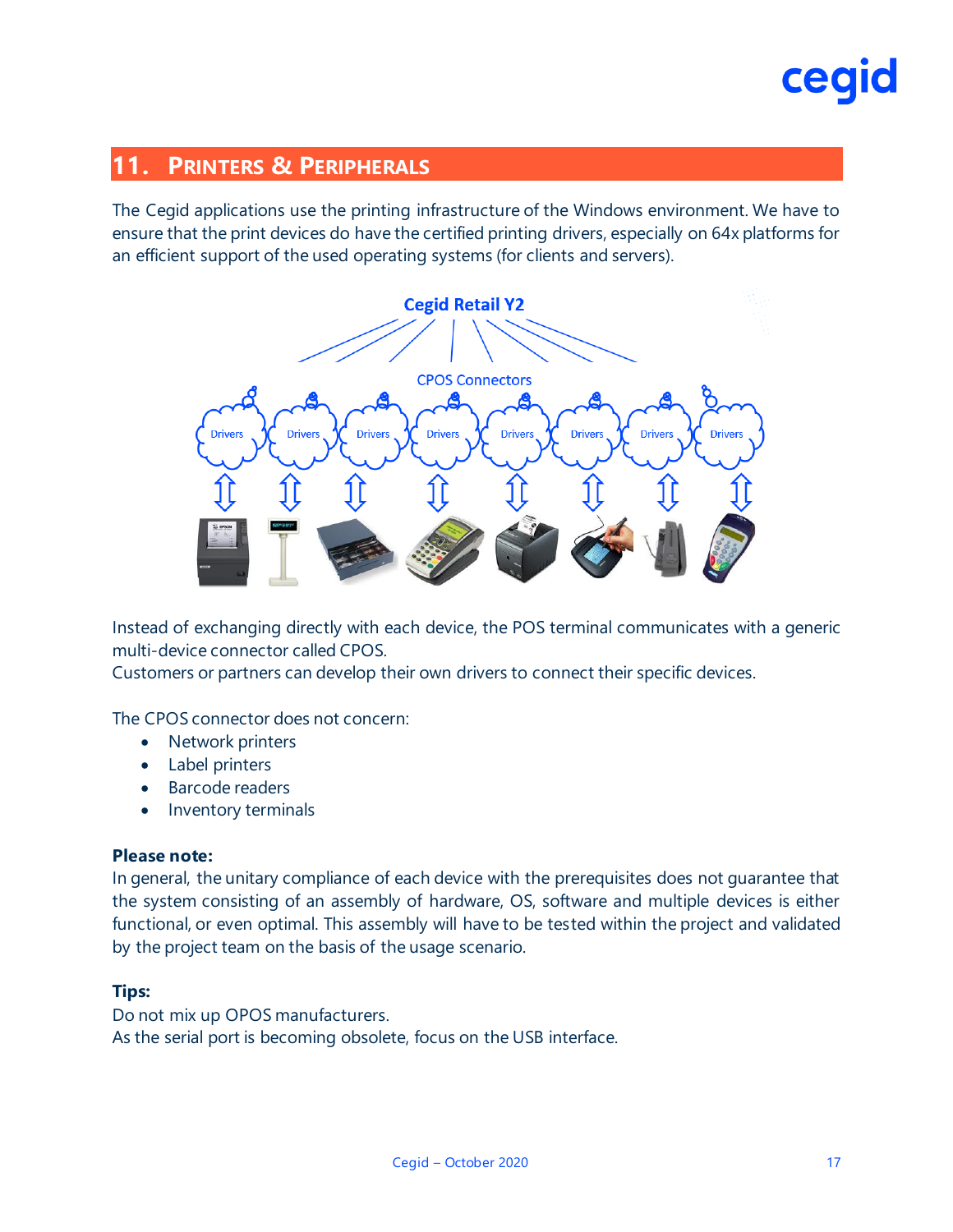

## **Receipt Printer (except fiscal printer)**

There are two operating modes:

- Via a CPOS driver provided by Cegid to communicate with EPSON and compatible printers.
- Via OPOS drivers provided by other vendors (i.e. HP or IBM.)

### **Customer Display**

There are two operating modes:

- Via a CPOS driver provided by Cegid to communicate with EPSON and compatible displays.
- Via OPOS drivers provided by other vendors (i.e. HP or IBM.)

#### **Cash Drawer**

There are two operating modes:

- Via a CPOS driver provided by Cegid to communicate with EPSON and compatible cash drawers.
- Via OPOS drivers provided by other vendors (i.e. HP or IBM.)

#### **Barcode Scanner**

**Handheld barcode** readers: all models connected in USB mode or as 'keyboard/control unit' interface (Wedge mode) with the "CR/LF" sequence applying automatically after the reading of a barcode.

**Note:** the keyboard configuration may affect the interpretation of barcodes.

### **Magnetic Card Reader**

**HP models:** External MSR device in USB mode driven by the OPOS layer (OPOS version 2.62) + the CPOS layer.

MSR device integrated with the **HP AP5000** and **HPRP9G1** POS terminals driven by the OPOS layer + the CPOS layer.

#### **Document Reader**

**3M model:** "QS 1000" reader driven by the CPOS layer with software components "3M™ Page Reader SDK" in version 3.1.10.

### **Fingerprint Reader**

**U.are.U model:** "4000B" device driven by the CPOS layer with the software components "DigitalPersona One Touch for Windows SDK" in version 1.6.1.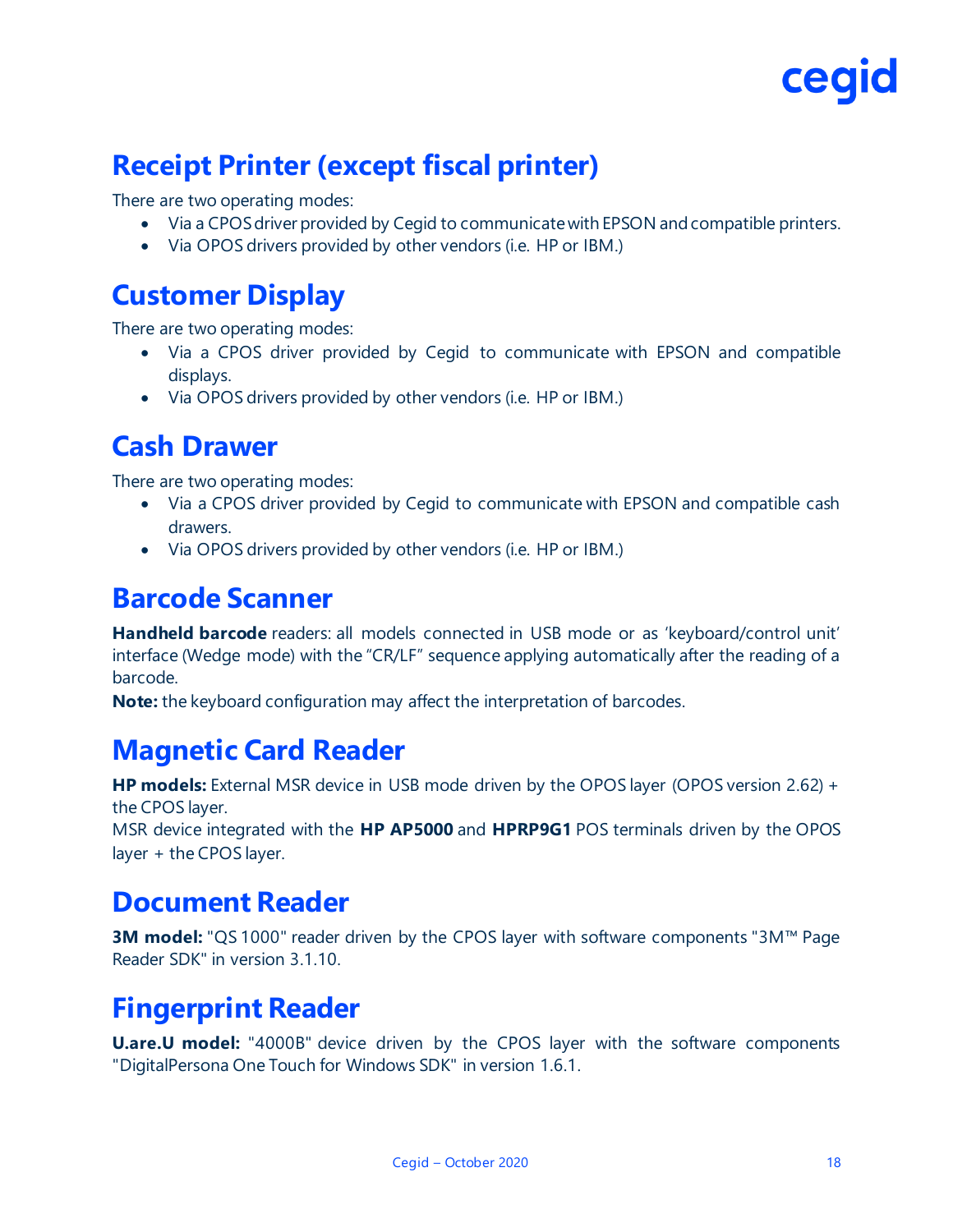

**U.are.U model:** "4500" device driven by the CPOS layer with the software components "DigitalPersona One Touch for Windows SDK" in version 1.6.1.

### **EFT Drivers**

Y2 uses EFT solutions using CPOS drivers.

These solutions are specific to every country and EFT requirements.

- Cegid provides CPOS driver templates that can be:
	- Used in current condition in some cases
	- Adapted in other cases
	- Serve as templates to develop others

To validate that a driver already exists for the solution you are using in your scope of use, please contact your sales consultant.

### **Other Printers**

For other types of printers, especially network printers, rewritable and label printers, please contact your sales consultant.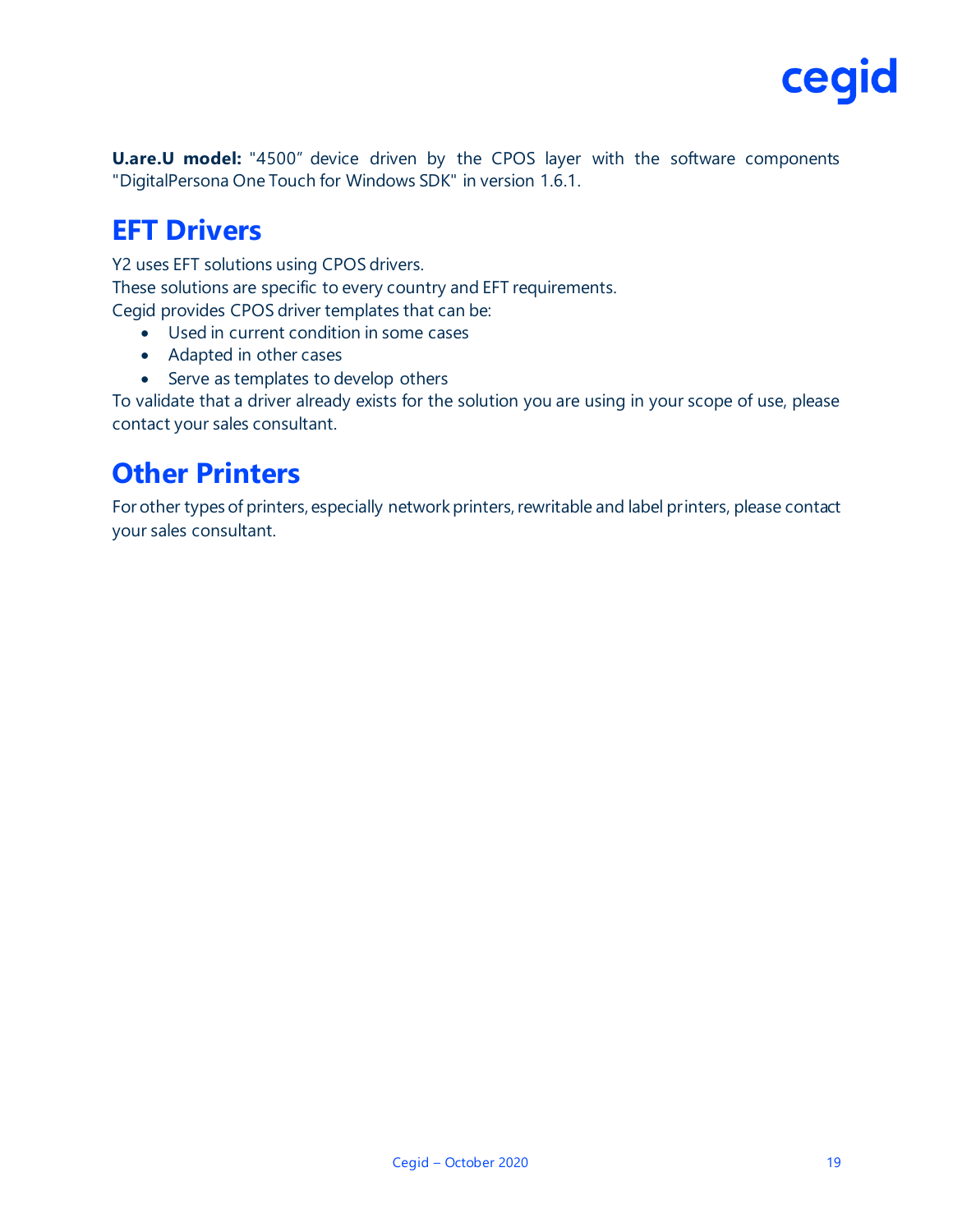

#### <span id="page-19-0"></span>**12. COUNTRY PACKAGES**

The concept of "Country Packages" includes many elements about deployment specifics in different countries including the following information:

- Translation management
- Tax management
- For some countries, specific reports and receipt formats
- For some countries, management of fiscal references
- For some countries, integration of local components such as:
	- o Specific functional components
	- o Packaged exports
	- o Tax printers or components
- For some countries, software certification

Please refer to documentation dedicated to "Country packages" to get information about the technical requirements about their specific components.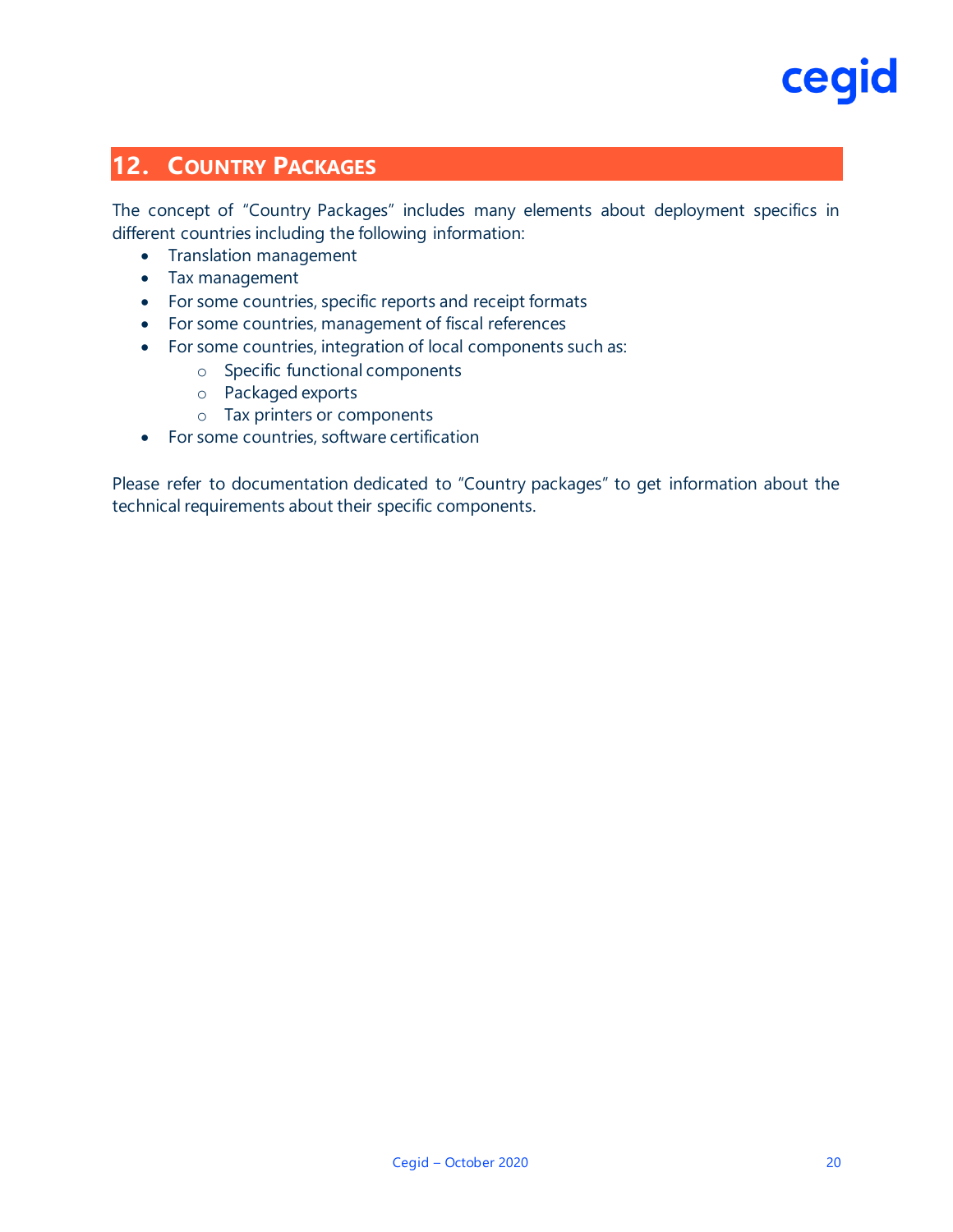#### <span id="page-20-0"></span>**13. NETWORKING**

### **ADSL versus SDSL**

For Web Access **HTTPS** solutions, the store needs only a simple ADSL subscription.

For a great number of connections (local for navigating and e-mailing, and remote on the business application server(s)), the Headquarters should focus on the use of two separate Internet subscriptions, one for Internet navigating and the e-mailing in the Headquarters, and the other dedicated to business connections.

In this case, the use of Internet in the Headquarters does not have a negative impact on cashing operations in the store.

The latency for Internet accesses is a very important concept for the use of the Cegid Retail Y2 solution.

A Round Trip Time superior to **100 ms** may alter the user experience of Cegid products. Especially on POS terminals it is necessary to test the target sales process to validate user experience according to the various network performance levels that will be encountered. If need be, the configuration of the sales process can be adapted to the network constraints for some stores.

#### **Average bandwidth stated for the Front Office**

On the average 50 kb/s to 100 kb/s per user. Of course, this average should be modulated by the effective use of the Front-Office product.

For some processes, peaks of 100 kb/s can be stated.

**Analyses** (dashboards) and **inventories** (with inventory closure) are the most bandwidth consuming processes in the Front-Office.

| Number of<br>concurrent<br><b>users</b> | <b>Technology</b>                     | <b>Minimum</b><br>throughput for<br>download | <b>Minimum</b><br>throughput for<br>upload | <b>Maximum round</b><br>trip time |
|-----------------------------------------|---------------------------------------|----------------------------------------------|--------------------------------------------|-----------------------------------|
| $<$ 3                                   | ADSL $(*)$                            | $1$ Mb/s                                     | 256 Kb/s                                   |                                   |
| 3 to 9                                  | <b>SDSL</b>                           | 1 Mb/s                                       | 1 Mb/s                                     |                                   |
| 10 to 19                                | <b>SDSL</b>                           | $2$ Mb/s                                     | $2$ Mb/s                                   | 100 ms                            |
| 20 to 39                                | <b>SDSL</b>                           | 4 Mb/s                                       | 4 Mb/s                                     |                                   |
| $>= 40$                                 | SDSL versus Fiber - Specific analysis |                                              |                                            |                                   |

(\*) With the ADSL technology, cuts and slowdowns linked to this technology can be observed.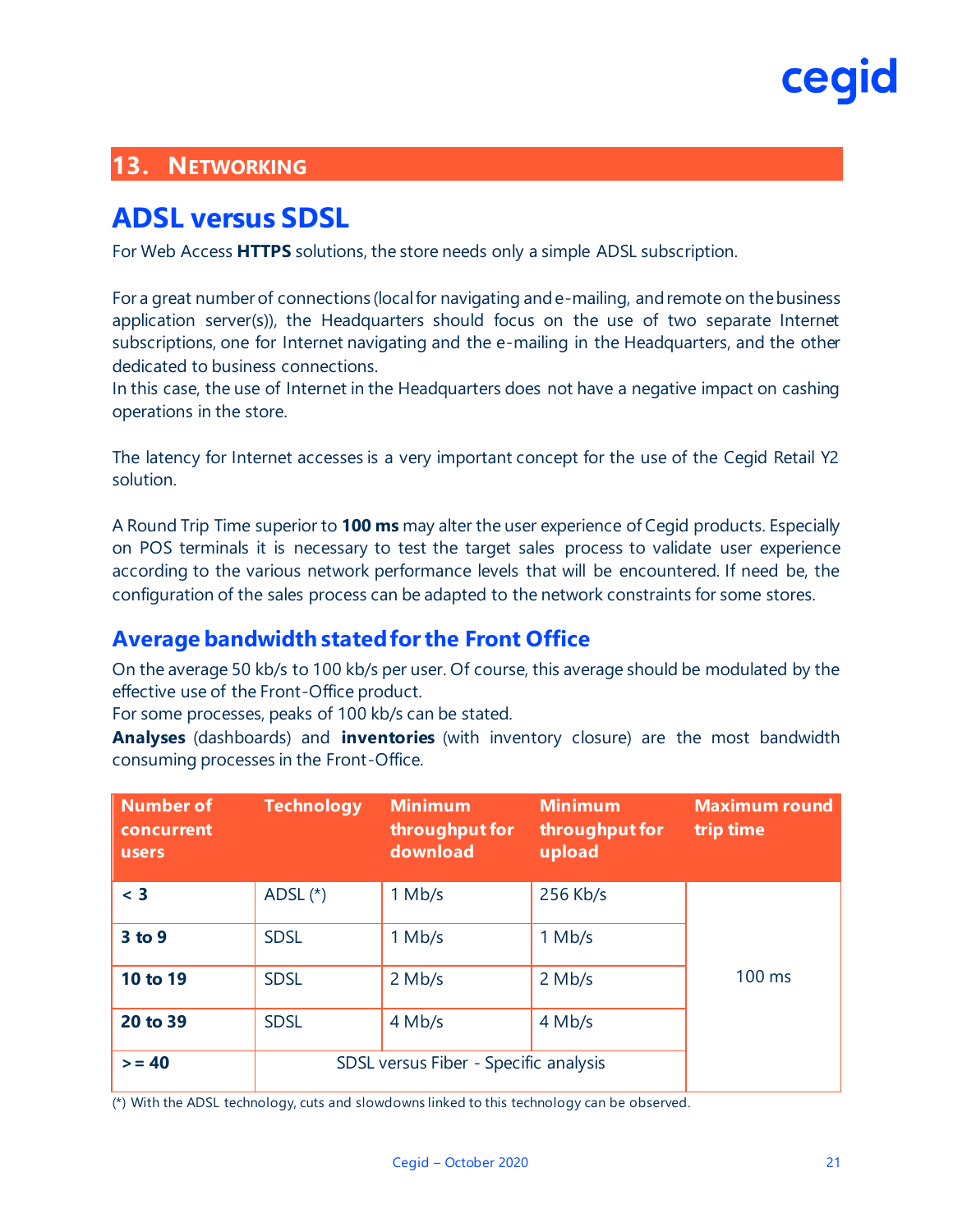#### **Average bandwidth stated for the Back Office**

On the average 100 kb/s per user. Of course, this average has to be calibrated according to the functional requirements and the effective use of the Back Office product.

**Analyses** (cubes, dashboards, statistics…), **Inventories** (with inventory closure), **replenishment calculations**, **imports/exports**, and **accounting interfaces** are the most bandwidth consuming processes on the Back Office.

| <b>Number of</b><br>concurrent<br><b>users</b> | <b>Technology</b>                     | <b>Minimum</b><br>throughput for<br>download | <b>Minimum</b><br>throughput for<br>upload | <b>Maximum round</b><br>trip time |
|------------------------------------------------|---------------------------------------|----------------------------------------------|--------------------------------------------|-----------------------------------|
| $\leq$ 2                                       | ADSL $(*)$                            | $1$ Mb/s                                     | 256 Kb/s                                   |                                   |
| $2$ to $9$                                     | <b>SDSL</b>                           | $1$ Mb/s                                     | 1 Mb/s                                     |                                   |
| 10 to 19                                       | <b>SDSL</b>                           | $2$ Mb/s                                     | $2$ Mb/s                                   | 100 <sub>ms</sub>                 |
| 20 to 39                                       | <b>SDSL</b>                           | 4 Mb/s                                       | 4 Mb/s                                     |                                   |
| $>= 40$                                        | SDSL versus Fiber - Specific analysis |                                              |                                            |                                   |

(\*) With the ADSL technology, cuts and slowdowns linked to this technology can be observed.

#### **Network protocols to be authorized on the client side and recommended practices**

- Network protocol TCP 443 must be allowed out towards Y2 servers.
- Priorization of network protocols is recommended; otherwise you must guarantee not to disturb Y2 network flows by other network usages such as:
	- o System updates
	- o Software updates
	- o Antivirus updates
	- o Audio / Vidéo streaming
	- o Other "recreational" network usages
- Usage of proxy, cache and/or introspection of network protocols is not recommended.
	- o If your company uses proxies, it is advised to exclude the Y2 Server flows from the proxies usage.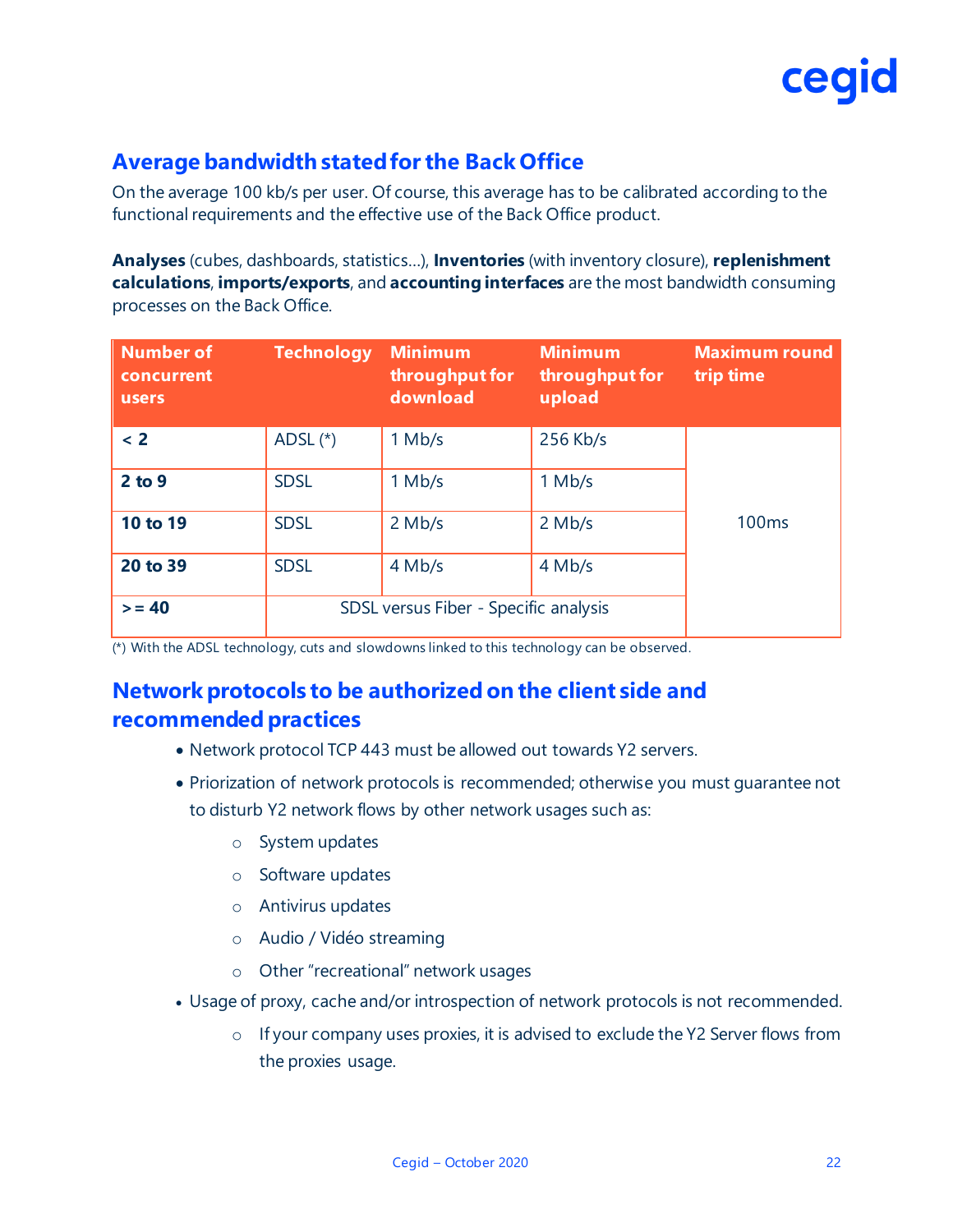

- o If you use a http proxy, it is advised not have the Y2 Server flows go through these proxies. Some proxy modules can slow the traffic down or generate disconnections:
	- **EXEDE 15 If for example your Y2 Server is hosted through our SaaS solution, the** following flows must be excluded for proxy usage: https://\*.cegid.cloud
	- In this above SaaS context ; the access URLs would be the following : https://9xxxxxx-env name-retail-ondemand.cegid.cloud/y2 (9xxxxxx : client number, Env name. : environment name : ex prod)
- Cegid client support may need in certains situations to remotely access and control a client machine. In order to be able to do this, the site [https://www.teamviewer.com](https://www.teamviewer.com/) must be reachable from client machines.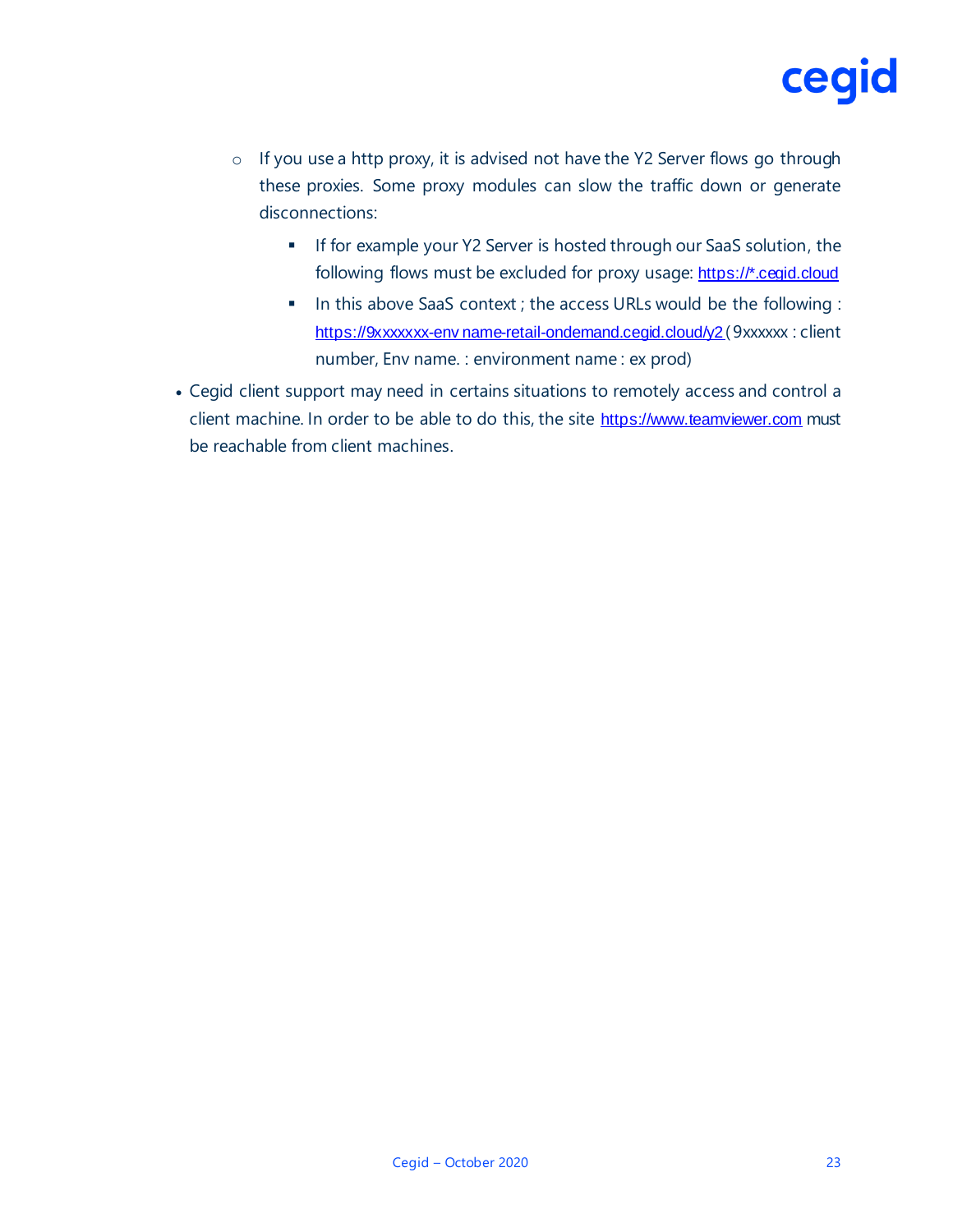

#### <span id="page-23-0"></span>**14. APPENDICES**

### **Terminology Details Concerning Processor Architectures**

In documents issued by Cegid, the **64-bit** term refers to the architecture – or instruction set named **x86-64**, often abbreviated as **x64**.

This architecture is a 64-bit extension of the conventional Intel 32-bit instruction set x86 and has been introduced by AMD, initially as AMD64. It is supported by all EM64T Intel processors (this acronym designates at Intel the support for this instruction set) and also by all the 64 -bit AMD processors.

*This architecture must not be mistaken for the one known as IA-64, implemented by the Intel processors of the Itanium family, which is a distinct and incompatible 64-bit architecture. IA-64 and the Itanium processors are outside the Cegid 64-bit scope and are not validated.*

## **Cegid's Policy Concerning the Application of Microsoft Patches**

To correct malfunctioning and/or to improve the support and the security of its products, Microsoft regularly provides updates to be applied to the solutions concerned.

These updates are, among others:

#### **Service Packs/Updates**

Set of fixes and changes that apply to a product. These service packs are quite a few (often less than 5 in the whole product lifecycle.) They can be minimums required for installing Microsoft or Cegid solutions, or even third-party applications.

Cegid tests the service packs/updates in conjunction with the applied solutions and publishes information after their release by Microsoft (prerequisite notes identify **explicitly** versions and levels of service packs supported).

#### **Quality Update**

Set of software fixes that corrects security or robustness issues, releases by Microsoft on a supported version/service pack/update (including Extended support for security patches.) These fixes are generally provided on a monthly basis via Windows and/or Microsoft Update.

Microsoft recommends installing these hotfixes (Categorized as important/critical or recommended.) Although Microsoft tests updates extensively for compatibility with deployed applications, there is a risk of undesired edge effects in a particular one environment. Cegid therefore recommends testing the implementation of the Quality Updates in a "pilot environment"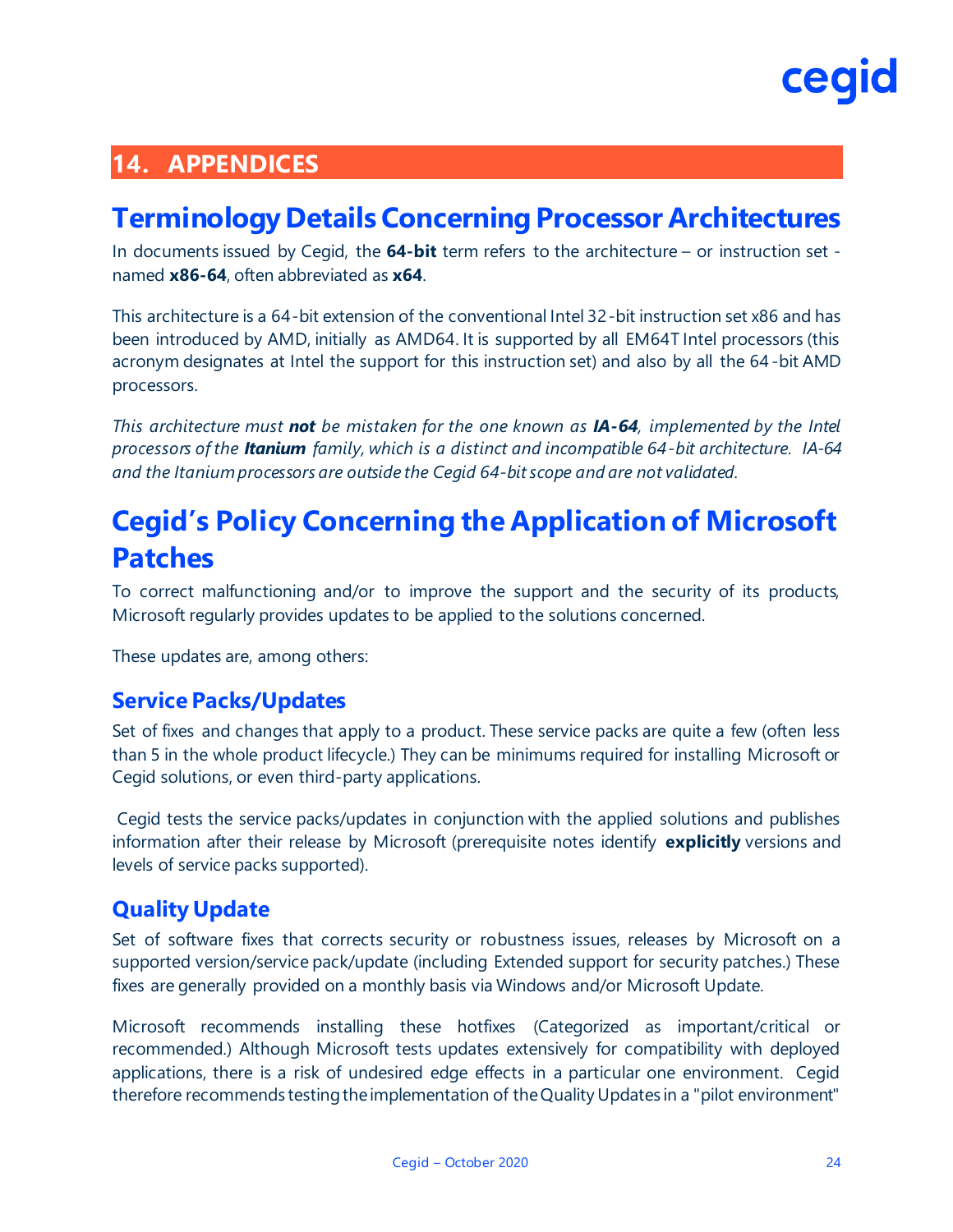

representative of the production environment, and then accepting its deployment in concentric circles on the other machines. (Cegid may propose the implementation of various tools provided by Microsoft to meet this issue.)

#### **Specific updates**

Unavailable online, these updates are created to address a particular problem. They are delivered by Microsoft exclusively when dealing with an identified problem.

### **Support Information for Microsoft Products**

The various products (operating systems, database engines, office products, etc.) mentioned in this document are subject to the support conditions and particularly to the "end of support" conditions.

End dates of extended support for these products (which is the date Microsoft no longer provides security patches) are mentioned below. More detailed and comprehensive information is available:

Microsoft lifecycle:<http://www.microsoft.com/lifecycle>

To benefit from the latest technological developments and from the publisher's support if required, it is important to consider the product lifecycles, as well as a migration towards later platforms supported by the various business solutions.

To ensure the stability of its solutions deployed on the hardware in hundreds of stores, Cegid supports what Microsoft is committed to supporting for 10 years. That's why for Windows 10, Cegid only supports Windows 10 Enterprise LTSB and LTSC 2019, and not the semi-annual versions of Windows 10 that have only a 18 months support.

| <b>Microsoft Products (Publisher's Information)</b> |                                         |                                                         |  |  |  |
|-----------------------------------------------------|-----------------------------------------|---------------------------------------------------------|--|--|--|
| <b>Marketed product</b>                             | End of extended support<br>(mm/dd/yyyy) | Remark                                                  |  |  |  |
| <b>Windows Embedded POSReady 7</b>                  | 10/12/2021                              |                                                         |  |  |  |
| <b>Windows 7 SP1 Professional</b>                   | 1/14/2020                               | Security updates may be<br>extended after this date (1) |  |  |  |
| Windows 8.1 Professional                            | 1/10/2023                               |                                                         |  |  |  |
| <b>Windows 10 Enterprise 2016 LTSB</b>              | 10/13/2026                              |                                                         |  |  |  |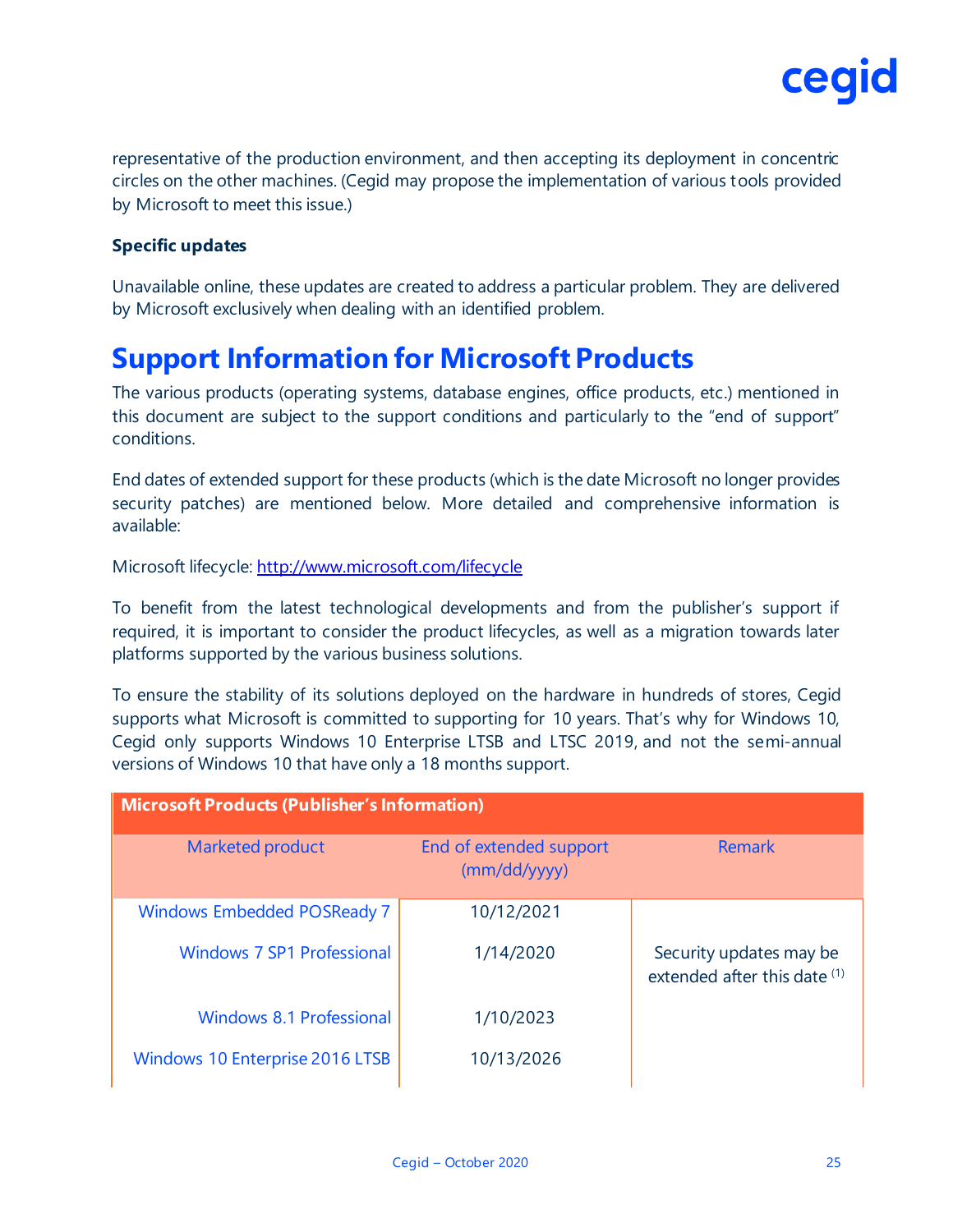| Windows 10 Enterprise 2019 LTSB | 1/9/2029   |                           |
|---------------------------------|------------|---------------------------|
| <b>Windows Server 2012 R2</b>   | 10/10/2023 |                           |
| <b>Windows Server 2016</b>      | 1/11/2027  |                           |
|                                 |            |                           |
| <b>Windows Server 2012 SP4</b>  | 7/12/2022  | Qualified with WS 2012 R2 |
| <b>Windows Server 2014 SP2</b>  | 7/9/2024   | Qualified with WS 2012 R2 |
| <b>Windows Server 2016 SP2</b>  | 7/14/2026  | Qualified with WS 2016    |

#### Sources:<https://support.microsoft.com/en-us/help/13853/windows-lifecycle-fact-sheet>

 $<sup>(1)</sup>$  Microsoft may provide a security patch (but not full support) until January 2023. See section "Windows 7 Extended</sup> Security Updates" in [https://www.microsoft.com/en-us/microsoft-365/blog/2018/09/06/helping-customers-shift-to-a](https://www.microsoft.com/en-us/microsoft-365/blog/2018/09/06/helping-customers-shift-to-a-modern-desktop/) [modern-desktop/](https://www.microsoft.com/en-us/microsoft-365/blog/2018/09/06/helping-customers-shift-to-a-modern-desktop/)

## **Support of Cegid Solutions in Virtualized Environments**

Various virtualization solutions on the market are designed to reproduce in virtual environments controlled by "hypervisors", infrastructures previously implemented with physical resources (servers, storage, network, etc.)

If considering the installation of an application solution, you can assume that sizing (number of processors, memory, disk space...) and installing (OS, database engines, and application solutions, etc.) are similar between in virtualized environments and in a physical infrastructure.

Cegid's solutions will work with the most common hypervisors on the market. They are tested, in particular on the latest versions of hypervisors from Microsoft (Hyper V) and VMware.

Cegid specifically provides functional and technical support for Cegid applications via various standardized offers.

#### **Specific recommendations for this type of environment**

o Because of the technologies implemented for the virtualization, but also of the consolidation that often leads to pool multiple virtual servers onto fewer physical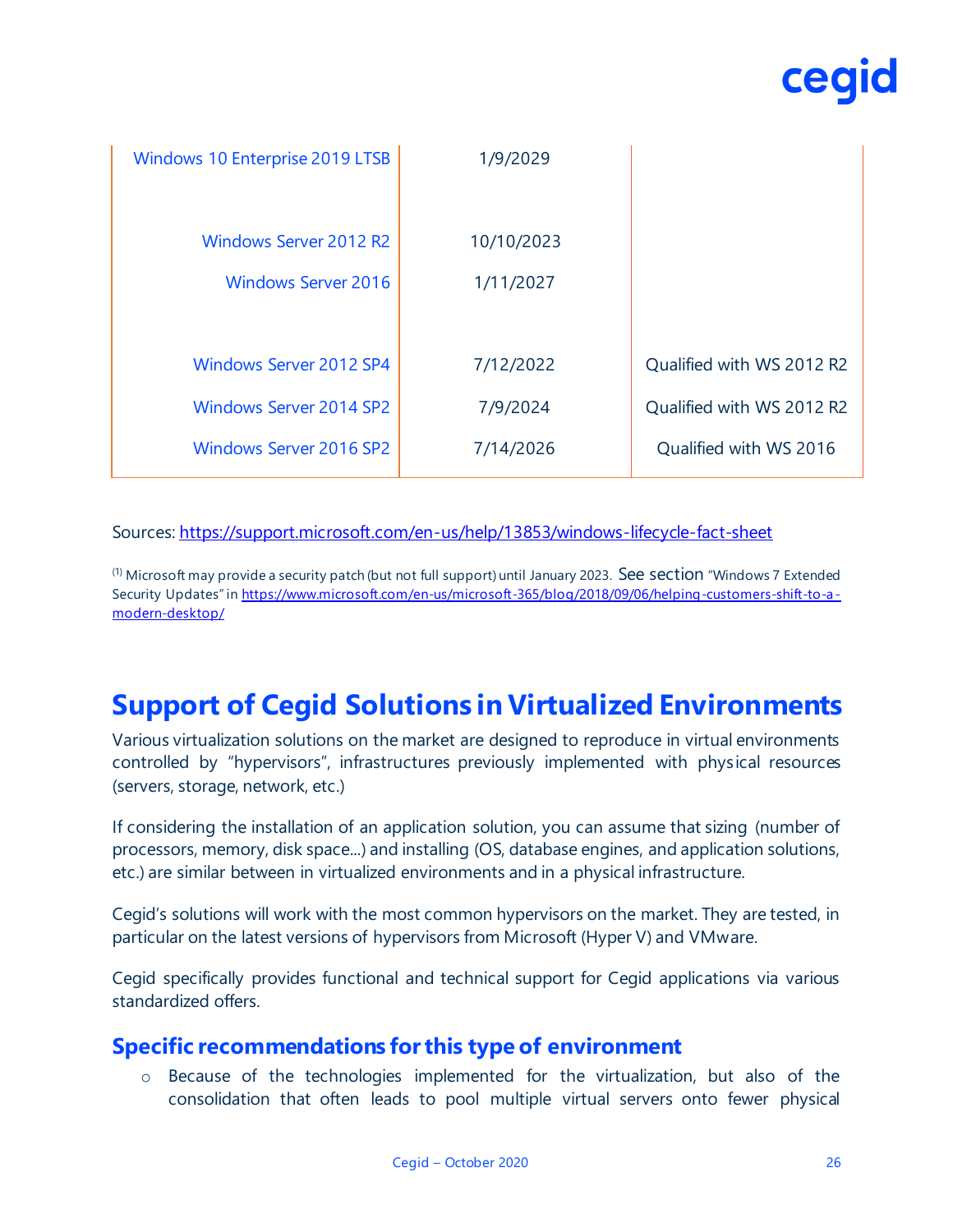

machines, performance may be less than this proposed natively in a non-virtualized configuration. **The assessment of performance, therefore, has to be taken into account as a priority** for this type of solution. We also recommend checking whether specific rule apply to the licenses from every vendor affected by the solution to deploy in a virtualized environment.

- o Not all hardware components are "virtualizable" and sometimes some aspects (advanced graphical features, telecommunications equipment, etc.) are not supported.
- o First, it is necessary to ensure that the various elements (operating systems, database engine, etc.) of the solution are supported by their respective publishers in the targeted environment (this is generally the case for the most recent Microsoft products on the most representative hypervisors.)
	- o Microsoft' policy for application support in virtual environments can be viewed at the following address: <http://windowsservercatalog.com/svvp.aspx?svvppage=svvpwizard.htm>.

### **SSL Certificates for the Cegid Y2 Product Range**

For communications between a user's workstation and a distribution server, it is necessary to secure the exchange by implementing the relevant encryption using a TLS HTTPS protocol.

The most common cases implemented are the following:

#### **The business application server, the distribution server and the client application (Cegid Retail Y2 Smart Client, Cegid Retail Y2 Cataloging/Clienteling/Shopping, Cegid Retail Y2 Mobile POS or the service-consuming application) are located on the company's network**

To customers that have a Windows infrastructure and that have deployed by their IT teams, the certificate server module integrated with Windows Server, and propagated the certificate of the internal authority to the peripheral devices that run an application of type Cegid Retail Y2, Cegid may provide a documentation describing how to integrate on the concerned servers a certificate granted by this internal authority (see document "HTTPS settings for Y2 solution with IIS.)

#### **The distribution server and the client application (Cegid Retail Y2 Smart Client, Cegid Retail Y2 Cataloging/Clienteling/Shopping, Cegid Retail Y2 Mobile POS or the service-consuming application) are linked together via the Internet:**

- In this case (or if the network is less secure and controlled than a corporate network), you really must encrypt data passing through these two ends.
- One simple option consists in using a self-signed certificate (generated on the IIS or ARR server); however, this solution must only be used to realize a template limited to Windows